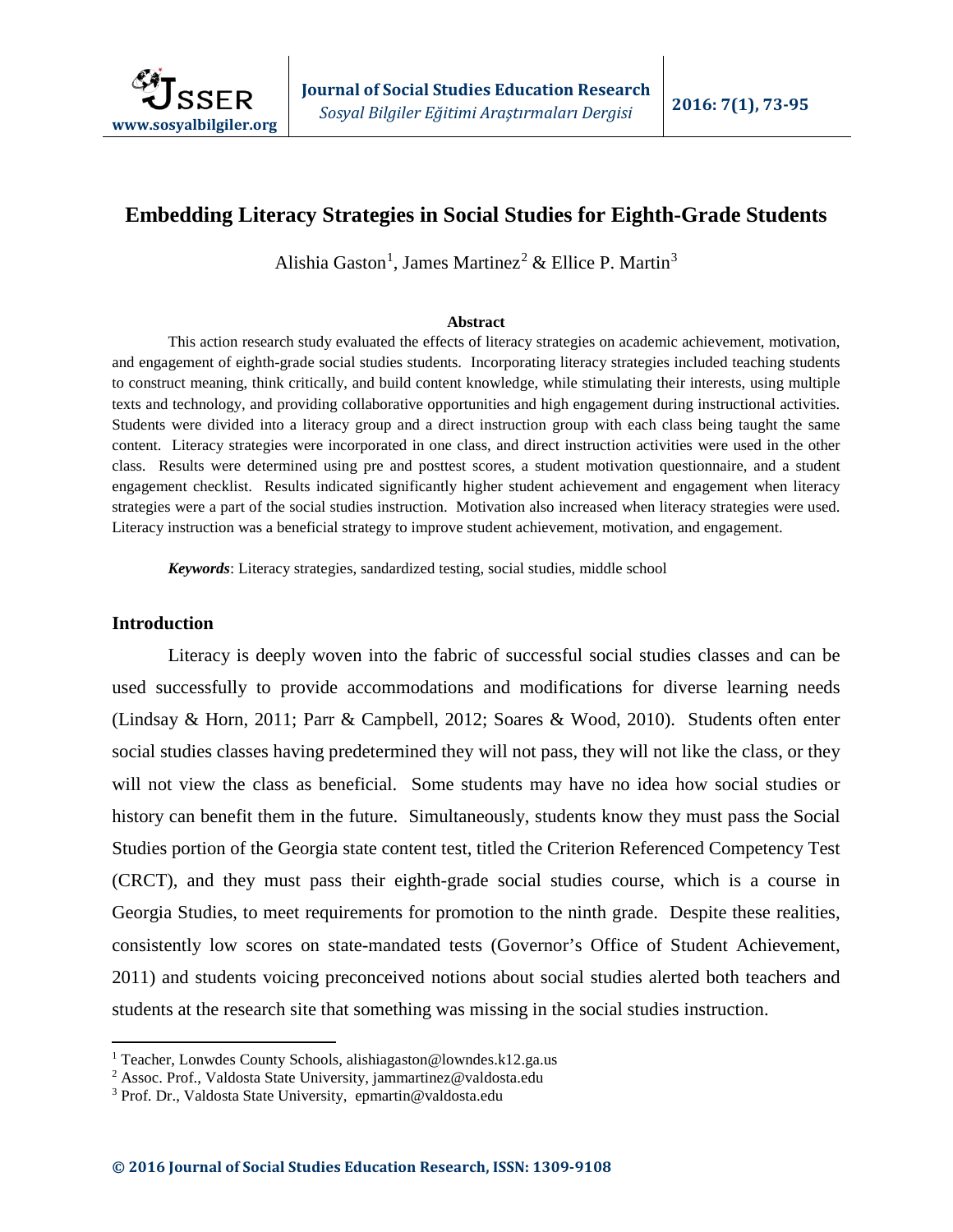There is no magic elixir for students' lack of motivation, engagement, and achievement in social studies, but literacy strategies were seen as a help that teachers might use to pique students' interest and help them succeed. The incorporation of literacy strategies into instruction can be a tool for teachers to address achievement for the diverse learning modalities and learner preferences in their classrooms (Santamaria, Taylor, Park, Barett, & Van der Mandele, 2010).

Literacy has become much more than just the ability to read the written word (Alberta Education, 2008). Definitions of literacy have continued to evolve and parallel changes in society, culture, and education. The definitions have come to encompass traditional or direction instruction descriptions of literacy skills as well as more of the broadly defined standards for the 21<sup>st</sup> century- learner, and literacy is not limited to vocabulary acquisition, library and reference skills, reading strategies, and knowledge and skill transfer from one context to another. Teaching students to become independent thinkers and learners who can remember and reuse what they have read to gather meaning, think critically, and solve problems is part of literacy, which involves not only reading, but speaking, listening, viewing, and understanding all forms of communication (Gross, 2010). Gross affirmed that literacy is a means for broadening teachers' instructional repertoires and student engagement, ensuring students connect ideas across academic disciplines, and ensuring students connect content to their life experiences. In recent years, Gross noted, the concept of literacy has come to encompass how students comprehend and convey meaning through technology and web-based texts.

One of the main goals of literacy instruction is to help students develop the ability to think deeply about content material and communicate effectively about learned concepts, and another is to equip students to use the abundance of information they are presented and apply that information to various settings (Alberta Education, 2008).

Integration of literacy and social studies can be critical for student success (Kent  $\&$ Simpson, 2008; Parr & Campbell, 2012). Social studies learning is promoted through the use of critical literacy perspectives when learning tasks include opportunities for interaction with various modes of text, discussion, critical thinking, and engagement in real world activities (Soares & Wood, 2010). Embedding literacy to improve social studies achievement includes teaching to improve students' understanding of content, improve critical thinking, foster student motivation, increase student engagement, create strong content readers and writers, and improve vocabulary. Key, Bradley, J., and Bradley (2010) declared that in order to stimulate students'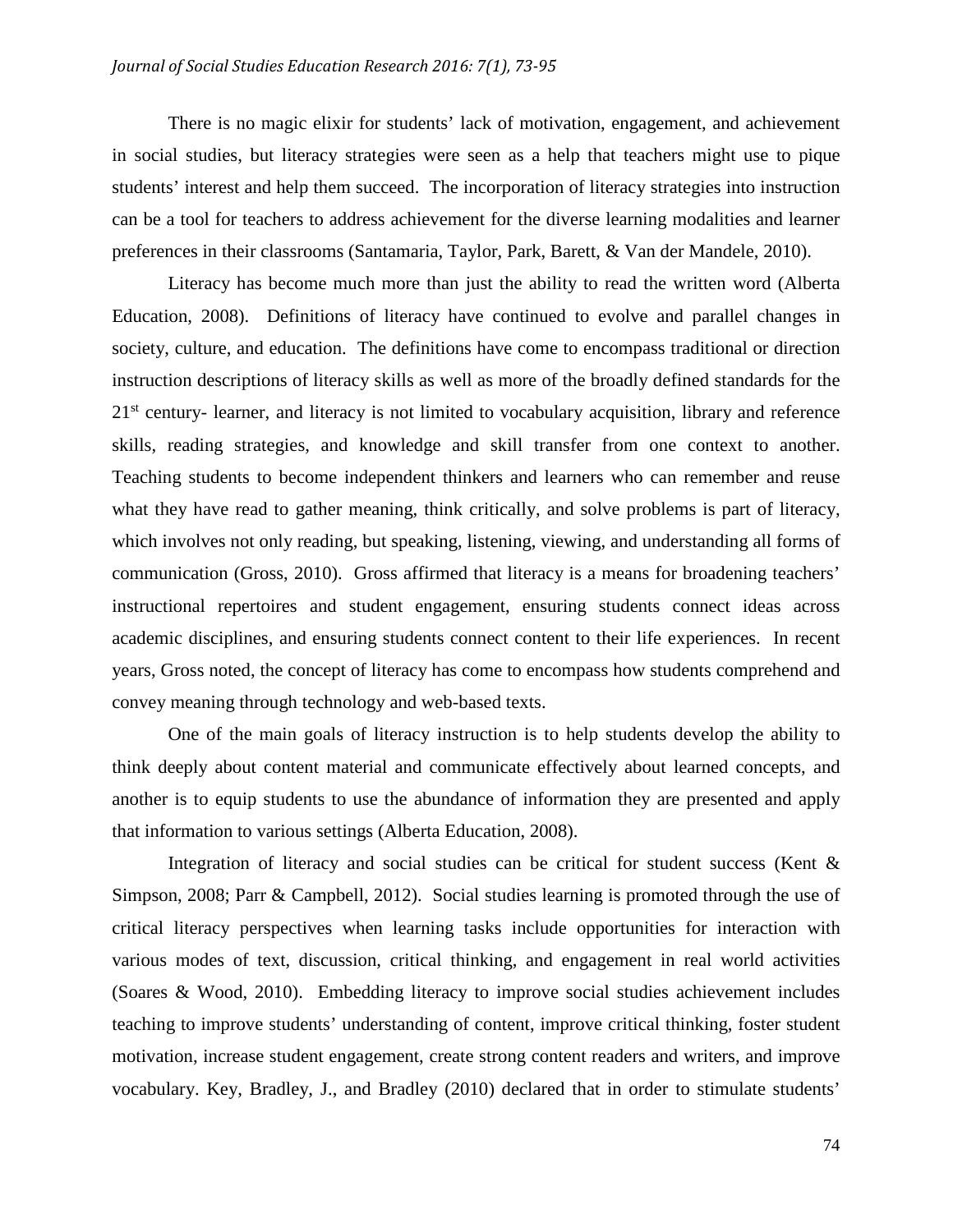interest in social studies and promote literacy, students must be actively involved. They also affirmed the reciprocal nature of social studies and literacy by which motivation is linked to engagement (Key et al., 2010).

Effectively embedding literacy in social studies includes using reading comprehension strategies, including vocabulary acquisition and development strategies, using web-based tools, incorporating non-traditional texts, building contextual knowledge, examining multiple perspectives, and expanding the depth and quality of teachers by building their confidence. According to Kent and Simpson (2008), literacy strategies can be used in social studies to enforce reading skills students will need throughout their lives.

Research focusing on literacy also includes work by Reed (2009), who expressed an increased concern about literacy needs of young adults as well as challenges for teachers who stress reading across the curriculum. In the same manner, Damico, Baildon, Exter, and Guo (2009) noted guiding students to become strategic readers in disciplines such as mathematics, science, and social studies comes with many challenges.

Many researchers describe increased literacy as the best way to improve all students' learning. Bayer and Staley (2003) suggested literacy will be the most effective tool for eradicating poverty and sustaining the healthy development of children and families in any country because strategies will help students find ways to work through and communicate their hopes, fear, and dreams as well understand other cultures and the world around them.

From a teacher's perspective, students struggle with social studies because they are uninterested or unable to comprehend contextual information and make it relevant to their lives. Some students simply do not understand the importance of social studies content and cannot make connections between what has happened and how it has shaped what is happening on global, state, and local levels. Social studies is often deemed boring and filled with too many dates and people to remember.

At the research site, more than 100 of the 314 students in the eighth grade did not pass the 2011 Criterion Referenced Competency Test (CRCT) (Governor's Office of Student Achievement, 2011). Less than two-thirds of all Georgia Studies students at the site met proficiency levels, and very few exceeded achievement levels. According to the school improvement plan for the research site, only 53% of all eighth-grade students met requirements to pass the Social Studies portion, and only 15% scored in the category for exceeding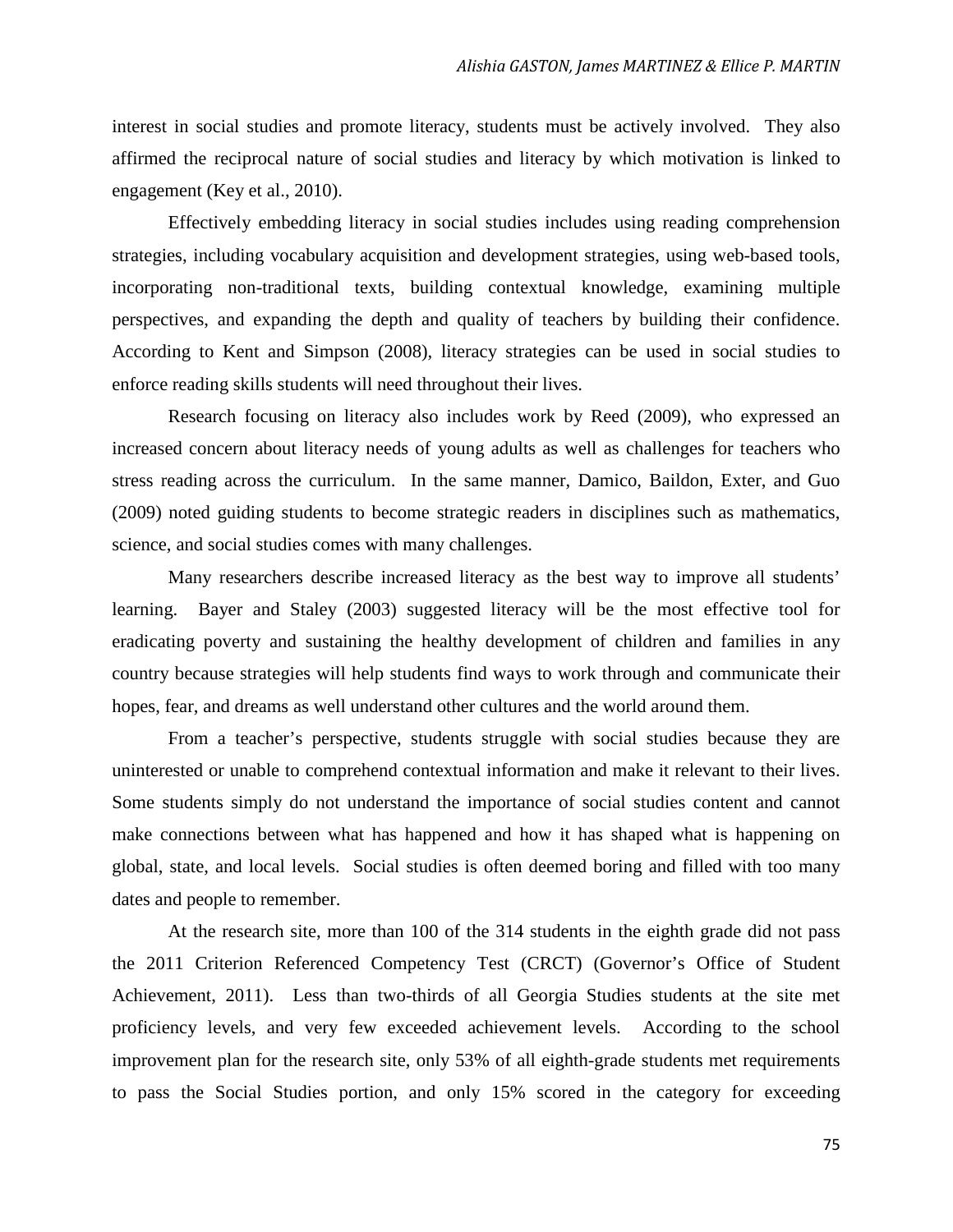expectations. The test results warranted much consideration and reflection by teachers and administrators about what could be done to improve student achievement in social studies overall without focusing merely on test-taking strategies. There was an obvious need to help students see content material as more than a series of stories about people, events, and places from the past. Key et al. (2010) suggested that students can be forced to complete an assigned task, but they cannot be compelled to learn effectively or to care about what they are learning.

The school improvement plan for the research site included goals for improving eighthgrade social studies test scores. The first goal was simply to have more students pass the Social Studies portion of the CRCT. The second goal was to move more students from the meets to exceeds category to show not only mastery of content material but also extended learning and understanding. In addition, one aspect of the school improvement plan focused on student motivation and engagement. Soares and Wood (2010) affirmed a good curriculum involves planning for student conversation to allow engagement in real world activities. The principal, leadership team, and teachers in this professional learning community made a commitment to keep students actively involved at all times.

"In response to the pressure that schools face to produce students who are literate members of society, the current mantra of accountability and high stakes testing has forced teachers to reconsider the best means for teaching social studies content" (Soares & Wood, 2010, p. 488). Pressure about student performance on high stakes tests has compelled teachers to tailor instruction to parallel student interest and accommodate for changes with technological advancements. Social studies teachers can no longer contemplate whether or not to incorporate literacy strategies. They must be able and willing to meet students' literacy needs while simultaneously meeting content performance objectives.

#### **Review of the Literature**

Parr and Campbell (2012) believed it is essential that literacy strategies and skill instruction be purposefully and appropriately planned and embedded within social studies instruction. Many teachers face challenges trying to integrate literacy into the curriculum, and some of those challenges include lack of ability, lack of confidence, lack of resources, and lack of training. Gross (2010) wrote that this change in instructional practices and focus requires teachers to experiment with new approaches while still meeting academic discipline demands.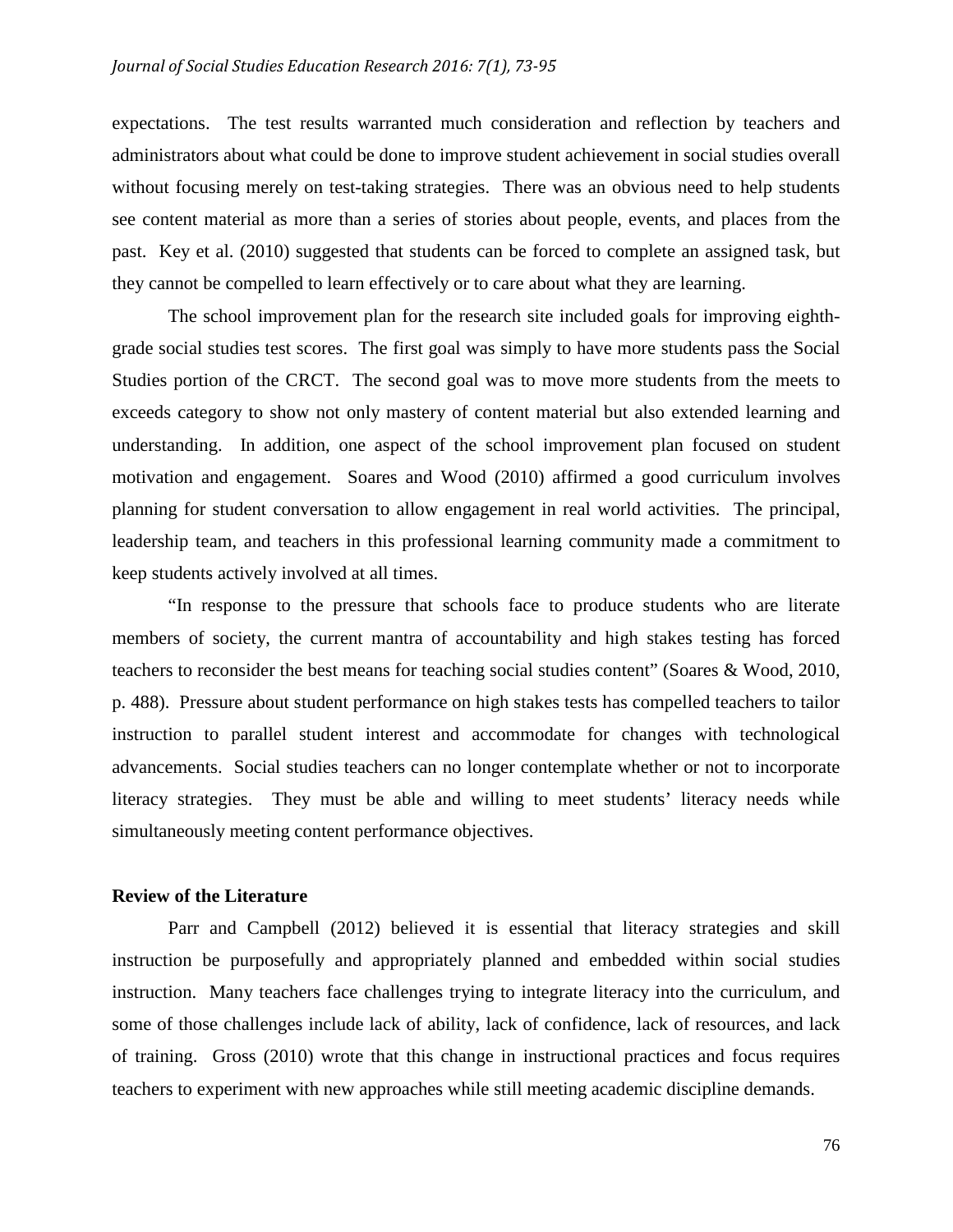According to Hagood, Provost, Skinner, and Egelson (2008), teachers may lack the ability to effectively implement literacy strategies without compromising important parts of the social studies curriculum. Santamaria et al. (2010) declared bolstering teachers' confidence and competence with the use of literacy strategies is essential to effective integration into instructional activities. Reed (2009) suggested that while literacy demands in the workplace, military, college, and citizenship have been increasing, materials and instruction seemingly have not kept pace or focused on keeping students motivated to learn.

In a two-year study of social studies classes with 41 students at two low-performing middle schools (grades 6-8), Hagood et al. (2008), examined teachers' and students' understandings and uses of literacy. They noted although teachers were excited about new literacy strategies and were introduced to new strategies, they had difficulty implementing them in instruction and often viewed literacy in a traditional, direct instruction manner. Damico et al. (2009) believed content area teachers often resist responsibility for reading and literacy instruction and think literacy instruction is the sole responsibility of reading teachers. Some continue to rely on ineffective methods to present content information.

Strong professional development should include opportunities to experience literacy strategies from a student's perspective, to see examples that are relevant to teachers' unique classrooms, and to work with literacy coaches while integrating strategies into their lesson plans (Santamaria et al., 2010). Gross (2010) endorsed the practice of using literacy coaches to assist teachers as they take advantage of the multiple modes of literacy and learning that stimulate student curiosity, promote inquiry, and generate critical problem-solving.

Some students struggle in social studies because they are disengaged, disinterested, and disconnected from classroom instruction. When students have the opportunity to bring their life experiences into the classroom, and teachers provide instructional activities for students to examine multiple perspectives and plan for student conversation allowing engagement in realworld activities, high levels of engagement are fostered (Soares & Wood, 2010). Literacy strategies allow students to engage with relevant reading materials from varied sources including current events and reading materials written from varied perspectives and for various purposes.

Social studies is a discipline that requires a great deal of reading. Kent and Simpson (2008) claimed literacy and social studies instruction can be integrated in meaningful ways such as posing questions to students about the world in which they live, allowing opportunities for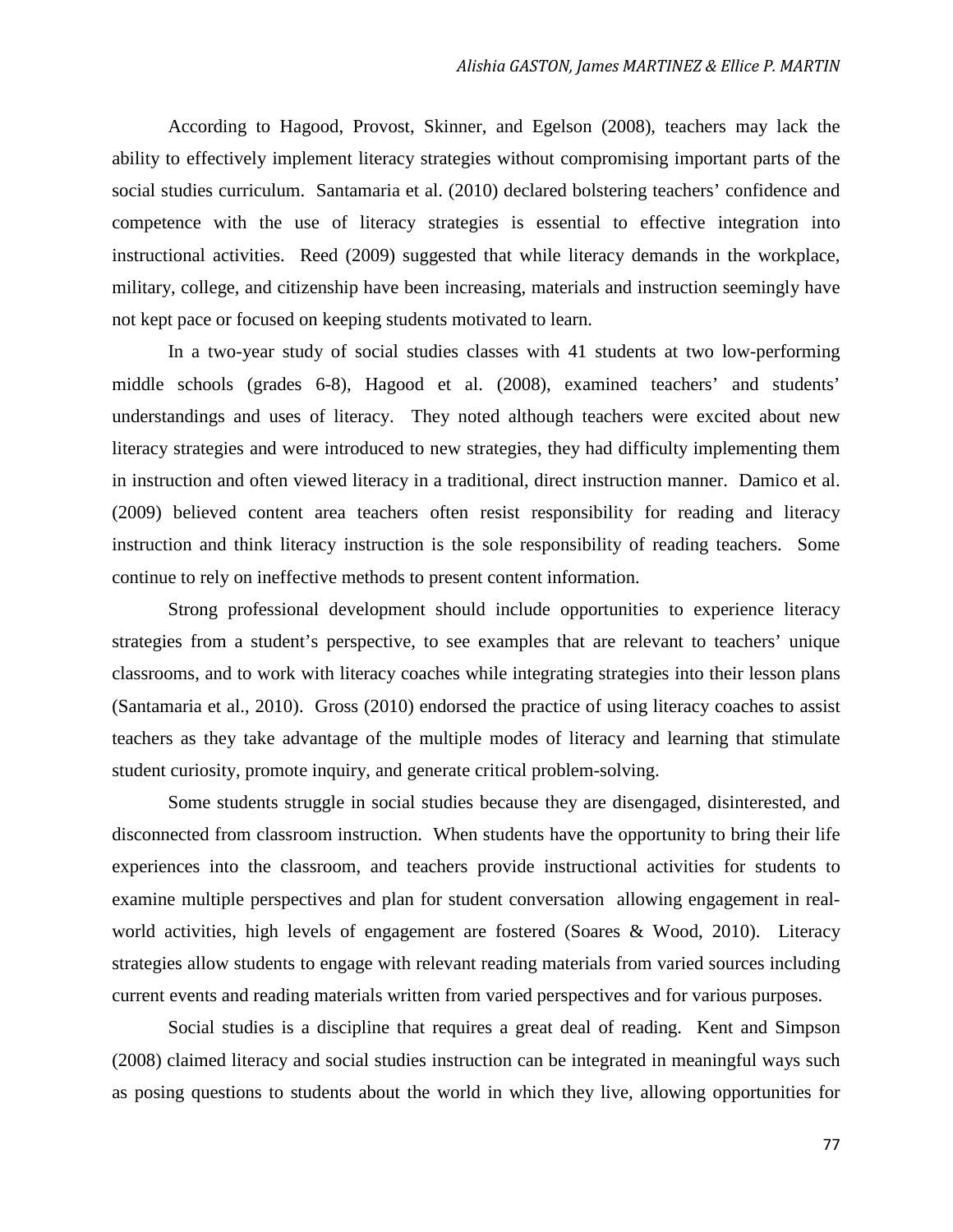writing about relevant experiences in their own lives, and using gateways to get the students thinking about the basic concept behind what they are studying in order to meet the challenge of increasing both reading achievement and content knowledge. Key et al. (2010) suggested student interest is stimulated by involvement with content during prereading, guided reading, and post-reading activities, and that these activities provide students with opportunities for comprehension.

According to Kent and Simpson (2008), such strategies helped students effectively comprehend content material and allowed them to make connections, ask questions, make inferences, engage in critical thinking, and differentiate between key ideas and less important information. This comprehension occurred in a social studies class that used websites on Nazi Germany to teach students about the impact of the Holocaust on the world. In a first-grade classroom in the teacher-researcher's school district, a teacher used literacy strategies to teach about the American flag and emphasize patriotism. The teacher opted not to use the course text and rather chose a book from the student class library. Important key words and vocabulary for understanding the text were identified, and a concept map was used to help students organize new information and distinguish between significant and less important ideas.

Kent and Simpson (2008) argued vocabulary is critically linked to comprehending social studies content. Social studies texts have technical vocabulary that can be challenging for students; therefore, opportunities for vocabulary acquisition and concept learning are vital. Santamaria et al. (2010) believed some strategies such as word maps and vocabulary webs, often used at the beginning of a lesson, helped students improve vocabulary, while others such as jigsaw and think-pair-share focus on summarizing information and are often used at the end of a lesson.

In recent years, the concept of literacy has come to encompass how students comprehend and convey meaning through technology and web-based texts (Bean & Dagan, 2011). Across academic disciplines, the practice of learning through literacy has increased as digital texts, WebQuests, online tutorials, and interactive websites have transformed direction instruction approaches to teaching and learning.

Soares and Wood (2010) affirmed literacy and content converge in social studies courses with the goal of developing in students the capacity for critical thinking within a global society. Today's socials studies classes offer many opportunities for content teachers to make learning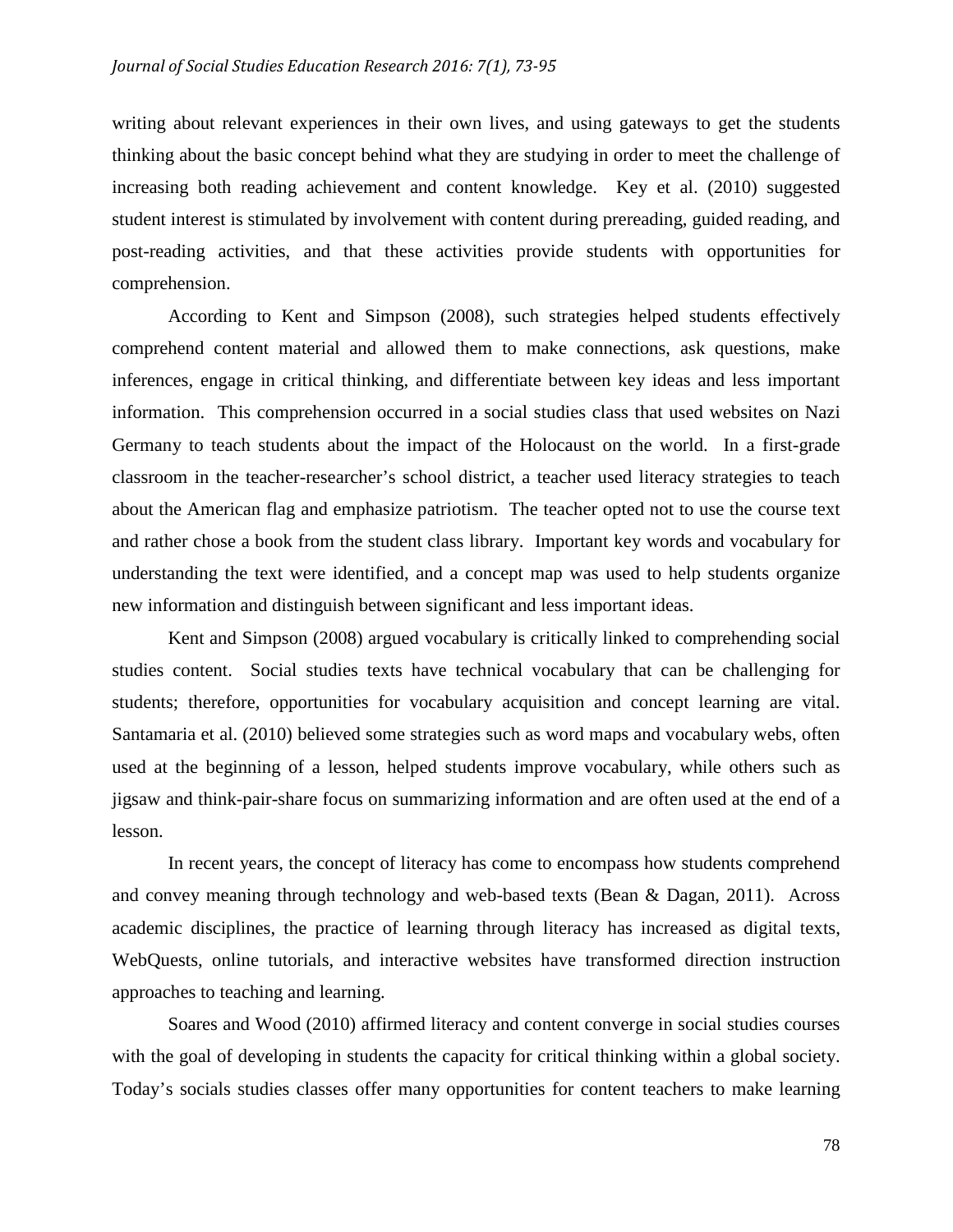relevant, provide engaging instruction, and draw on personal experiences from students' lives that have been fashioned by cultural, societal, and economic influences and have been transformed by technology, information, and social media.

#### **Purpose of the Study**

The purpose of this study was to examine the effects that incorporating literacy strategies in social studies would have on student achievement, motivation, and engagement compared to the effect of those variables of direct instruction. As a teacher, the researcher could use data from this study to make informed decisions about how to tailor instruction to meet students' diverse learning needs. Results from the study have the potential to help other content teachers and to help administrators, department heads, academic coaches, and curriculum directors when considering changes in social studies curriculum and appropriate professional learning workshops for teachers. Additional research would have important implications for educators with the implementation of new state performance standards and could help teachers draw objective conclusions about how to most effectively teach the new standards.

#### **Research Questions**

*Research question 1.* Will incorporation of literacy strategies into instruction improve student achievement in social studies compared with student achievement after direct instruction?

*Research question 2.* Will incorporation of literacy strategies improve student motivation during social studies instruction compared to student motivation during direct instruction?

**Research question 3.** Are students more engaged when teachers use literacy strategies to teach social studies content compared to student motivation during direct instruction?

### **Definition of Variables**

*Literacy strategies.* Literacy strategies allow students to interact with a variety of texts, to view content from multiple perspectives, and to use their prior knowledge along with clues from the text to construct meaning. In this study, literacy strategies included the incorporation of webbased tools within lessons *before*, *during*, and *after* reading and vocabulary instruction.

*Direct instruction.* Direct instruction was used for comparison of achievement using that strategy to achievement with the inclusion of literacy strategies. The teacher-directed instruction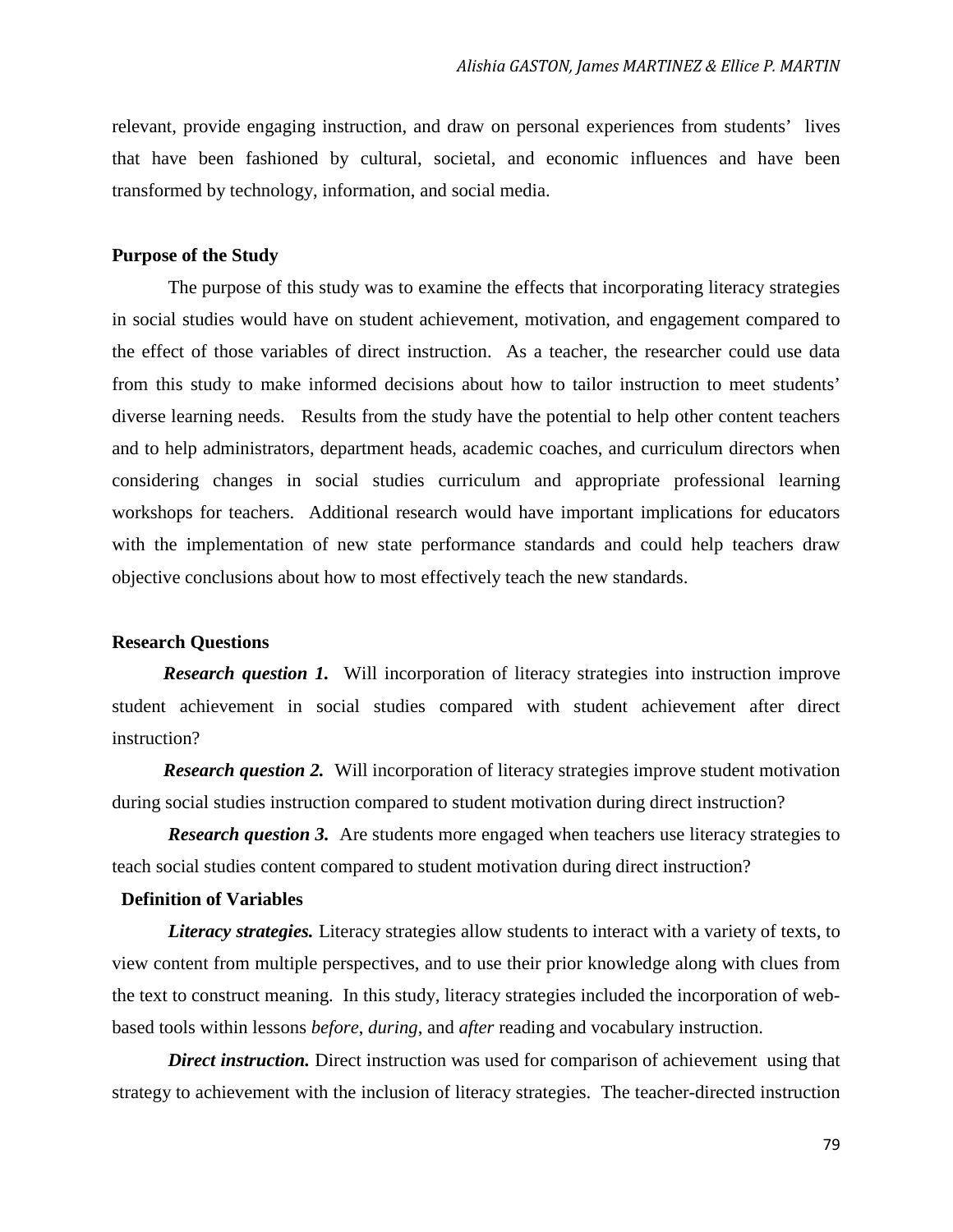involved students reading from a social studies textbook and completing worksheets. Direct instruction was used to introduce new content with vocabulary definitions and other key terms.

*Achievement.*In this study, achievement was a measure of the skills, knowledge, and concepts a student had learned and retained at the culmination of an instructional unit. The skills, knowledge, and concepts reflected students' aptitude and ability to meet content performance objectives. Achievement was measured using questions from the Georgia Online Assessment System test bank. The test bank was a pool of questions from common assessments on specific topics and from Georgia's statewide assessment, called the Criterion Referenced Competency Test (CRCT).

*Motivation.* Motivation is the desire to achieve a goal such as meeting social studies performance objectives, combined with energy to work toward that goal. Motivation was measured using responses from a student questionnaire.

*Engagement.* Engagement was defined in this study as the students' on-task behavior and participation in instructional activities, and was measured using an engagement checklist. The checklist was used to record students' active and willful involvement in learning activities.

#### **Methods**

#### *Setting and Participants*

This research study took place at a middle school in one of southern Georgia's largest school districts. The population in 2010 for the county was estimated at 109,000 and about 22% of the population lived below the poverty line. The study, therefore, took place in an economically challenged school district. The school served grades 6 through 8 and had a school population of 905 students (Governor's Office of Student Achievement, 2011).

The participants were eighth-grade students  $(N = 43)$  in two Georgia Studies classes from the research site. One class  $(n = 24)$  was randomly selected and designated the Literacy Instruction Group, and literacy strategies were incorporated in instruction. The other class  $(n =$ 19) formed the Direct Instruction Group. The average age for this population of students was 13. Students were randomly assigned to classes, and the student populations of both groups were comparable in terms of academic achievement.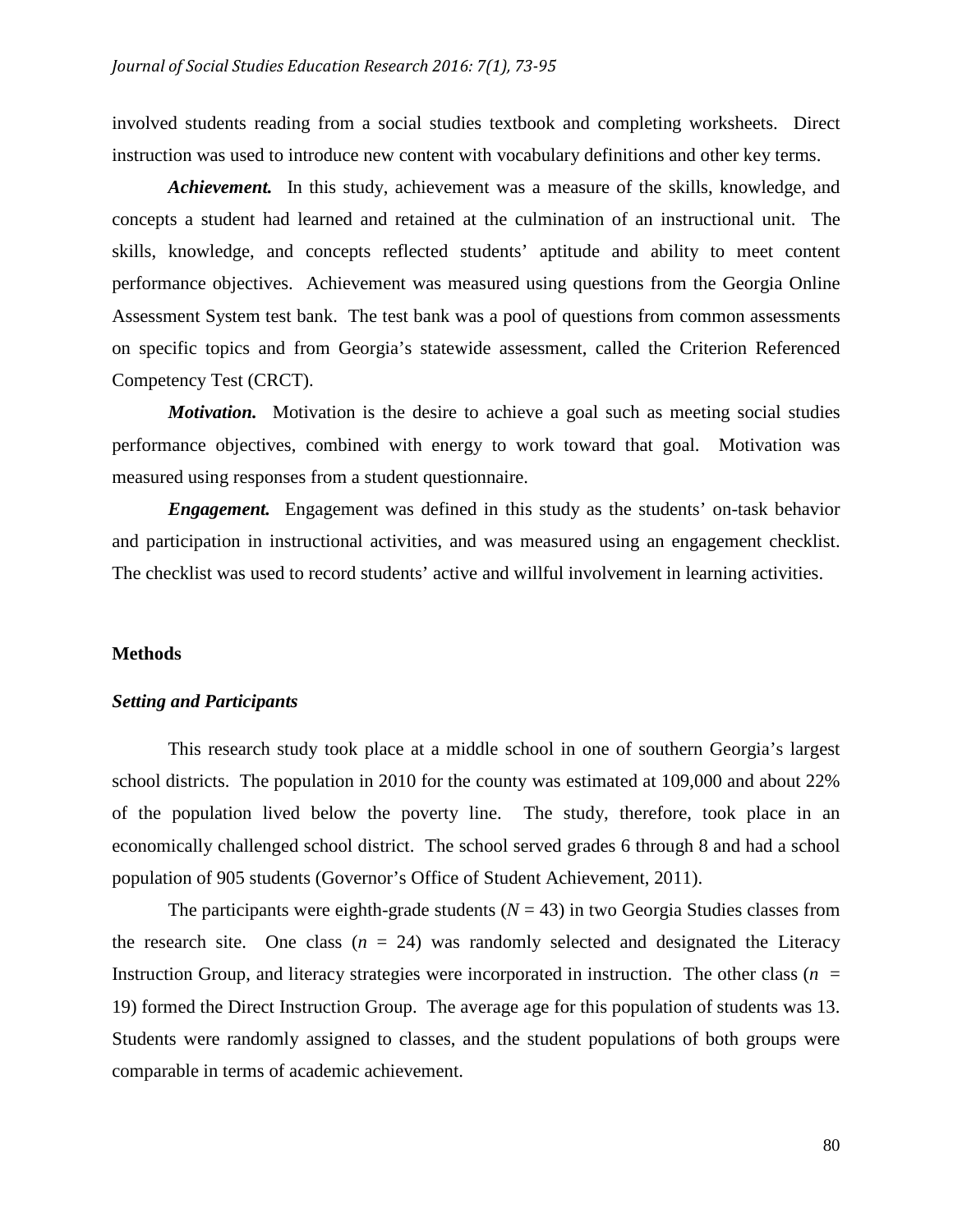The achievement characteristics of the population were derived from the previous year's Criterion Referenced Competency Test (CRCT) scores. A student who scored 800 met the standard for achievement in social studies. A score of 800 was considered passing, and scores on the Social Studies portion ranged from 745 to 950. Students identified as Level One (those who did not pass the CRCT in 2012) in Georgia Studies accounted for 31% of the sample population. Further demographic characteristics of the population are shown in Table 1.

### Table 1

|                                 |              | <b>GA</b> | <b>Studies</b> | <b>GA Studies</b> |
|---------------------------------|--------------|-----------|----------------|-------------------|
|                                 |              | Direct    |                | Literacy          |
| Demographic                     |              | $n = 24$  |                | $n=19$            |
| Race                            | White        | 13        |                |                   |
|                                 | <b>Black</b> | 9         |                | 8                 |
|                                 | Hispanic     | 2         |                | 4                 |
| Gender                          | Males        | 9         |                | 10                |
|                                 | Females      | 15        |                | 9                 |
| Free/Reduced-price Lunch        |              | 12        |                | 8                 |
| English Language Learners (ELL) |              |           | $\overline{2}$ |                   |

### *Demographic and Achievement Data of Participants*

The teacher-researcher, the only adult participant in this action research study, taught the lessons and administered assessments. She was in her 12th year of teaching and was certified in Social Studies, English, and Reading for Middle Grades as well as in Secondary English Education. Ten years of her teaching experience were at the middle school level.

#### *Intervention*

The intervention consisted of a 9-week research period at the beginning of the school year, during which one 50- minute Georgia Studies class was taught using literacy strategies and the other was taught with direct social studies strategies. The same teacher-researcher taught both classes with no co-teachers or paraprofessionals. A unit in Georgia Studies was taught to both classes. The same standards, performance objectives, and assessments were part of achievement expectations for both classes. An identical pretest was administered to both groups prior to Week 1 of the study. The intervention variable for this study was the method of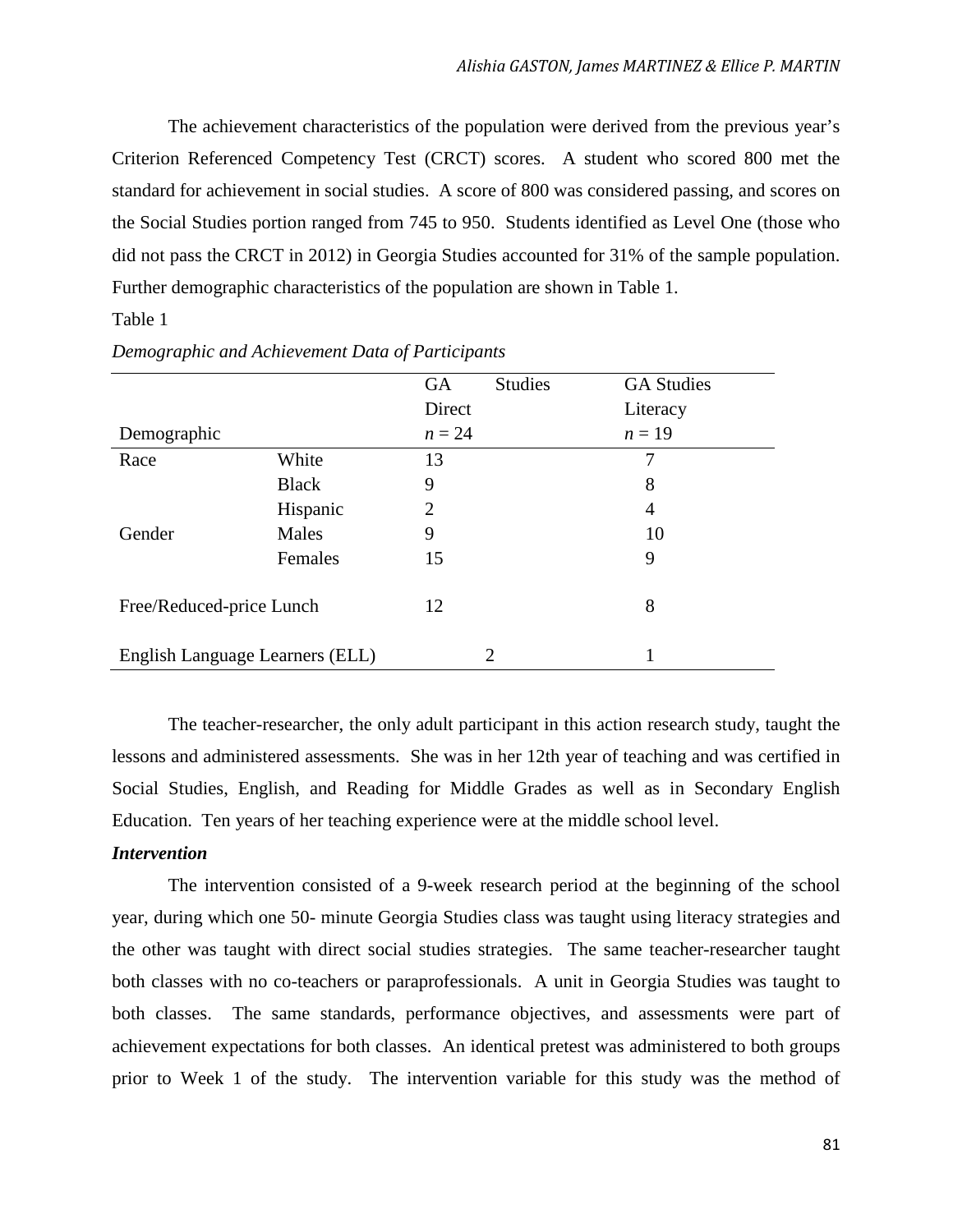instruction used to teach the unit. The teacher used a listing of important people and terms and discussed unit standards and learning objectives for both classes at the beginning of the unit. Students in each group received the same amount of time on task and completed the same required assignments. The groups were compared in terms of how literacy strategies impacted the overall achievement, attitude, and motivation of the groups.

Students in one class were taught using direct teacher-centered strategies and direct instruction. Direct strategies included the teacher-researcher using direct lecture, vocabulary definitions, the textbook, and worksheets as the main resources to present content information. Student participation included note-taking, answering questions orally, completing worksheets, and reading from the textbook. Students also worked in groups to research important topics and historical figures and presented the information to the class. During the study, the teacherresearcher lectured on topics in the social studies curriculum and assisted students as they completed questions from the CRCT Test Prep workbook (Blankenship & Wood, 2009).

As students progressed through the unit lessons, the teacher-researcher reviewed important vocabulary by making sure students had written the correct definitions in their notebooks. At the end of the unit, the teacher-researcher reviewed important people and events, and students answered true-false questions about those persons and events. Weekly formative assessments such as reading check questions, homework checks, and quizzes were used to help students and the teacher monitor progress, understanding of particular topics, and familiarity with important historical figures and events. Direct strategies such as K-W-Ls (before), Think-Pair-Share (during), and Ticket-Out-the-Door (after) were used. These students made an outline to take notes and learn about important concepts. Their interaction with text was through oral class reading. New vocabulary words were taught using term and definition lists.

For the Literacy Class, the researcher incorporated literacy strategies into instruction. Active literacy strategies included using before, during, and after reading strategies for learning new vocabulary terms and comprehending text, as well as using Frayer models and word maps to take notes and learn about important concepts. Specific passages from the text were given to students, and they interacted with the text by marking the margins with words and ideas that occurred as they were reading with partners. Students also highlighted important ideas, terms, and dates, and they analyzed text structures. The teacher-researcher taught new vocabulary using Marzano and Pickering's (2005) Six Step Process for Building Academic Vocabulary. For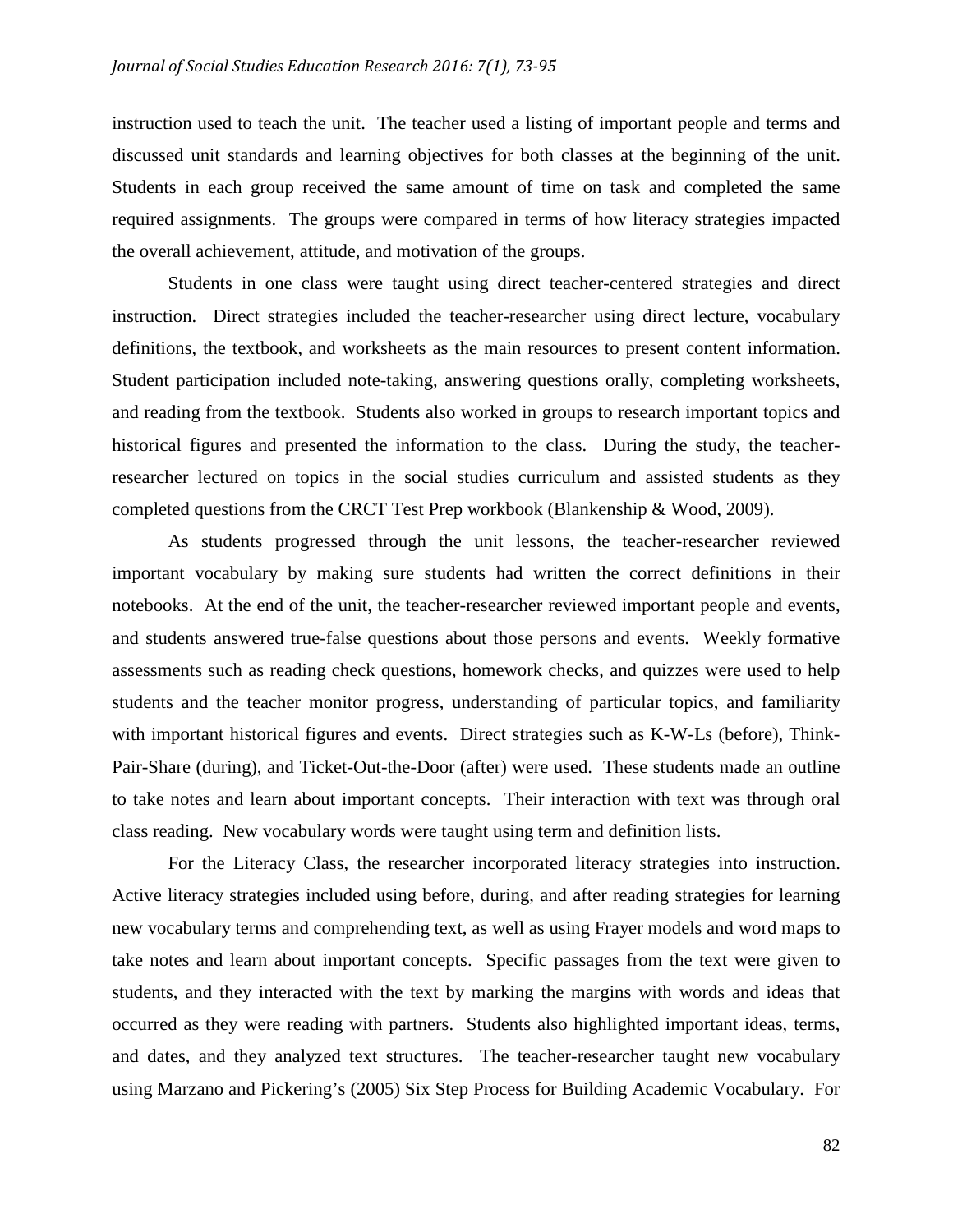weekly formative assessments, students chose from a menu of activities to show their mastery of unit concepts. The menu included summarizing activities such as acrostic poems, Three Facts and a Fib, 3-2-1, Which One Doesn't Belong?, and Alphabet Soup.

Both groups were given a mini-assessment halfway through the research period and were given a posttest after week 9 of the intervention. Although different methods were used to present the same content information, both groups took the same tests. Questionnaires were given to both groups simultaneously before and after the intervention. Engagement Checklists were completed by both groups after the intervention.

### *Data Collection Techniques*

The teacher-researcher used several data collection instruments to determine whether the incorporation of literacy strategies improved the achievement, motivation, and engagement of eighth-grade Georgia Studies (social studies) students.

*Unit One: Geography, Colonization, and Exploration Test.* The Georgia Geography, Exploration, and Colonization (GCE) Test contained 20 multiple-choice items that assessed students' understanding of the geography, Native American exploration, and British colonization in Georgia. The questions were taken from the Georgia CRCT Test Prep Workbook (Blankenship & Wood, 2009), which was used to help students better prepare for tests. The content validity of this test was established by peer review of three content teachers as well as through the publisher. It was administered to students in both groups, and a score was recorded before and after the intervention. Descriptive and inferential statistics were used to analyze data. Pretest and posttest scores for both groups were analyzed by interpreting the results of unpaired one-tailed *t*-tests to compare the change in means from the pretest to the posttest.

*Student Motivation Questionnaire.* The Student Motivation Questionnaire (SMQ) was a 10-item Likert-scale survey measuring students' levels of motivation during their Georgia Studies class. Student responses ranged from 1 (*strongly disagree*) to 5 (*strongly agree*). This survey was developed by the teacher-researcher and administered to all students in the study before and after the intervention. Construct validity was established through peer review by three Georgia Studies teachers and one academic coach. The information was analyzed by comparing responses to determine any differences in attitudes of students in the two groups following the intervention.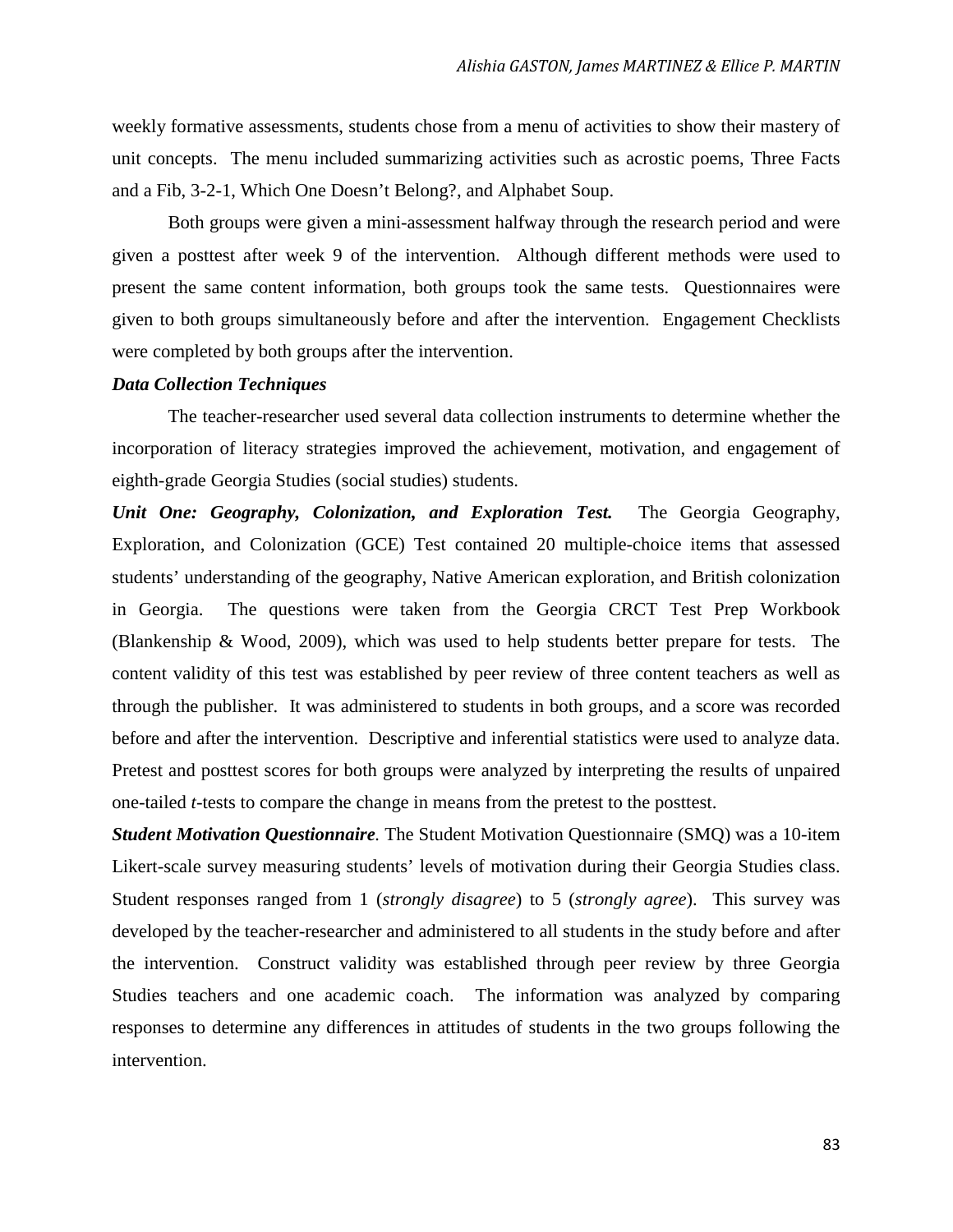*Student Engagement Checklist.* The Student Engagement Checklist (SEC) was a 10-item checklist that students completed at the end of the study. The survey was designed by the teacher-researcher, and students rated themselves on their levels of engagement. Construct validity was established by pilot testing with 23 participants, and revisions were made based on their input. All students completed the checklist after the intervention, and descriptive statistics were used to analyze data. Results were interpreted by identifying patterns for subgroups of students and discussing emergent themes in data.

*Fieldnotes.* During this study, the teacher-researcher used a journal to make anecdotal notes about student performance, test scores, levels of engagement, attitudes, and student interest. Additionally, the journal was used to make notes about discipline and potential limitations of the study. Data from fieldnotes were analyzed by coding and then determining any themes related to the research questions.

### **Results**

The purpose of this research was to ascertain the effectiveness of literacy instruction on achievement, motivation, and engagement in eighth-grade Georgia Studies classes. Data collection provided relevant information to achievement, motivation, and engagement of a direct instruction Georgia Studies class with a literacy strategies Georgia Studies class. Both classes were taught the same information based on state performance objectives by the same teacherresearcher; however, one class had specific literacy strategies embedded into instruction. The data collection instruments included a unit test (GCE Test), which served as the pretest and posttest, a student motivation questionnaire, and an engagement checklist. Results of this study are based on analyses of these data.

To determine the effectiveness of literacy instruction on student achievement, a pretest on Georgia Studies content was administered to both the direct and literacy classes at the beginning of the study. This same test also served as the posttest administered at the conclusion of the intervention. Means and standard deviations of the pretests given in each class are given in Table 2. The mean pretest score for students in the Literacy class (*M* = 59.38, *SD =*11.73) was not significantly different  $(t(41) = -1.10, p = 0.14)$  from the mean pretest grade for students who took the pretest in the Direct Instruction class. The classes were similar enough for comparison.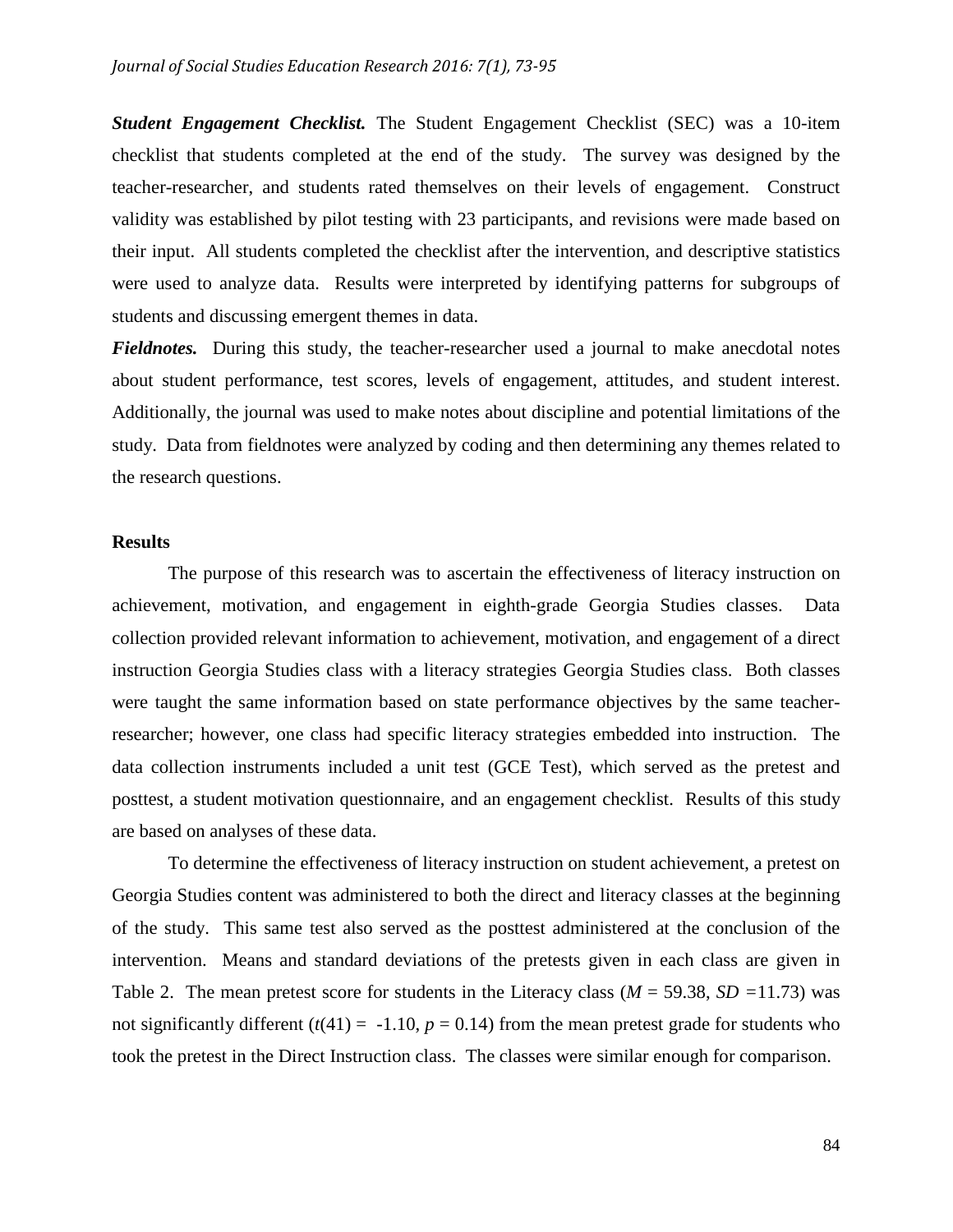Table 2

| Class    | n | M              | SD.                  | t-value |      |
|----------|---|----------------|----------------------|---------|------|
| Literacy |   |                | 24 59.38 11.73 -1.10 |         | 0.14 |
| Direct   |   | 19 63.16 10.45 |                      |         |      |

*Comparison of Achievement on Pretest Results*

Means and standard deviations for achievement on the posttest administered after the intervention are shown in Table 3. The mean posttest score for the Literacy class (*M* = 86.46, *SD*  $= 8.66$ ) was significantly higher than the mean posttest score ( $M = 75.53$ ,  $SD = 10.53$ ) for the Direct Instruction class. Students in the Georgia Studies class receiving literacy strategies scored significantly higher on the posttest than students receiving direct instruction in a Georgia Studies class.

Table 3

*Comparison of Achievement on Posttest Results*

| Class    | n  | M     | SD    | <i>t</i> -value |       |
|----------|----|-------|-------|-----------------|-------|
| Literacy | 24 | 86.46 | 8.66  | 3.74            | <.001 |
| Direct   | 19 | 75.53 | 10.53 |                 |       |

There was a significant difference in the mean posttest scores (see Table 3) of the students in the literacy class compared to the mean posttest scores for students in the direct class. The intervention had a very large effect  $(d = 1.18)$ . An average student (at the 50th percentile) in the Literacy class would be expected to score at about the 86th percentile of students in the Direct Instruction class. Using literacy strategies increased average posttest scores by 14%.

To adjust for differences in the mean pre-intervention scores for the two classes, the pretest/posttest was used to determine students' knowledge of eighth-grade Georgia Studies content before and after the intervention. A comparison of mean gains for each class is shown in Table 4. The pretest mean for the literacy class  $(M = 59.38)$  was slightly lower than the pretest mean for the direct class ( $M = 63.16$ ). The posttest mean for the literacy class ( $M = 86.46$ ) was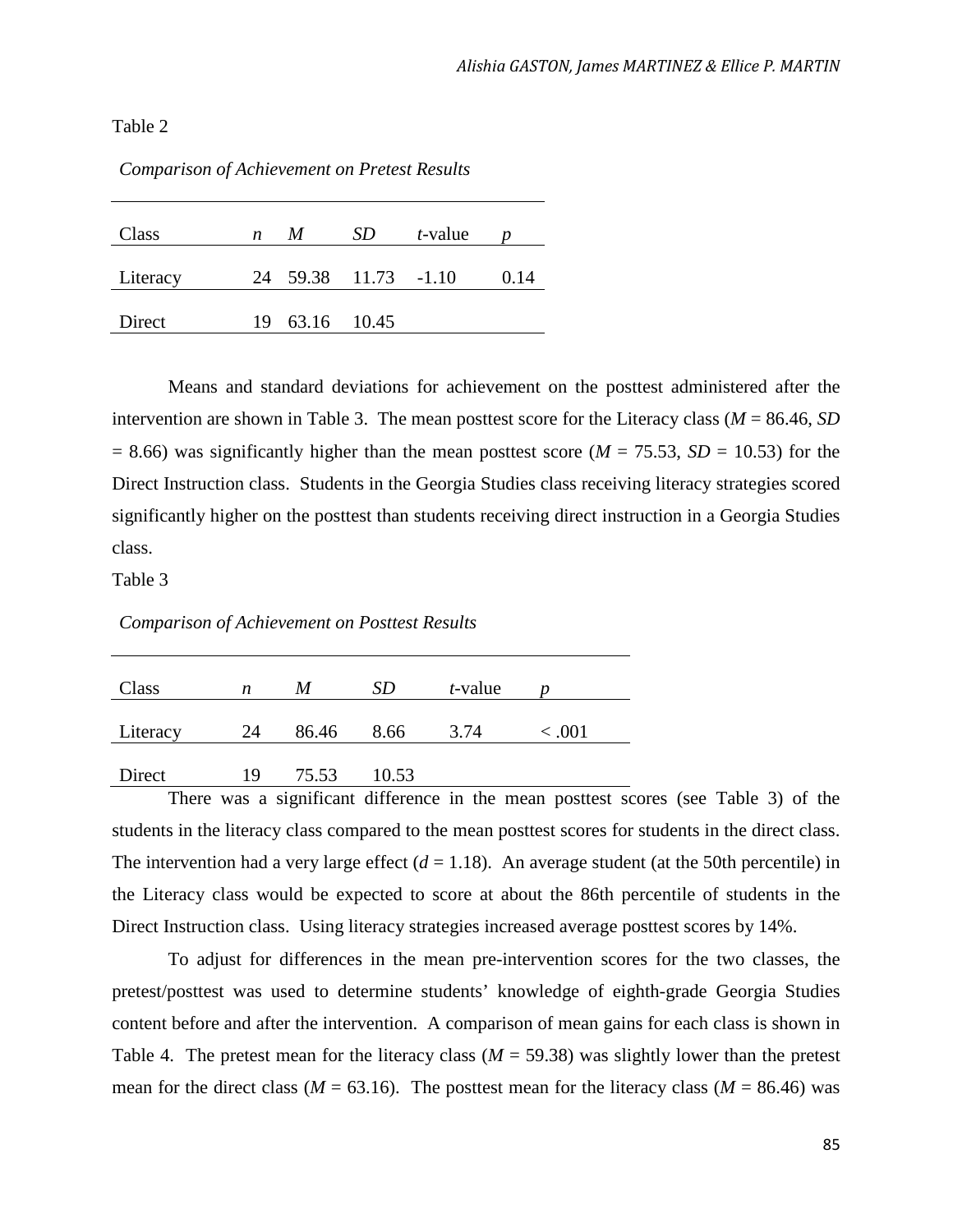higher than the posttest mean for the direct class ( $M = 75.53$ ). The mean gain for the literacy class was significantly greater than the mean gain for the direct instruction class.

Table 4

| Class    | Pretest | <b>Posttest</b> | Comparison of Mean Gain |                 |       |
|----------|---------|-----------------|-------------------------|-----------------|-------|
|          |         |                 | Mean                    |                 |       |
|          | M       | M               | Gain                    | <i>t</i> -value |       |
|          |         |                 |                         |                 |       |
| Literacy | 59.38   | 86.46           | 27.08                   | 3.11            | 0.002 |
|          |         |                 |                         |                 |       |
| Direct   | 63.16   | 75.53           | 12.37                   |                 |       |

*Comparison of Mean Gains for Achievement*

Students participating in the study completed a questionnaire measuring their motivation during Georgia Studies class. Table 5 shows the results from the literacy class questionnaires administered before and after the intervention. The number of students out of the literacy class  $(N = 24)$  who agreed, were undecided, or disagreed are recorded in Table 5. Statements reflect levels of motivation during instructional activities. The results of the Student Motivation Questionnaire from the literacy class showed distinct differences in the number of students agreeing with statements before and after the intervention. The results indicate that after the intervention, nearly all students agreed with positive statements related to motivation during GA Studies instruction. In some cases, all students agreed with the statements after the intervention, and this result was indicative of increased levels of motivation.

Before the intervention, only half of the literacy class thought learning was interesting and fun, and only 8 students could relate to what was being taught. After the intervention, however, all of the 24 students thought learning was interesting and fun and deemed content material as relevant. All 24 students indicated they learned through the various kinds of activities as well as looked forward to earning good grades. In the same manner, nearly all students indicated they were confident and eager to learn more about their state and were excited to complete projects and assignments. The number of students disagreeing with statements about motivation before the incorporation of literacy strategies decreased considerably after the intervention.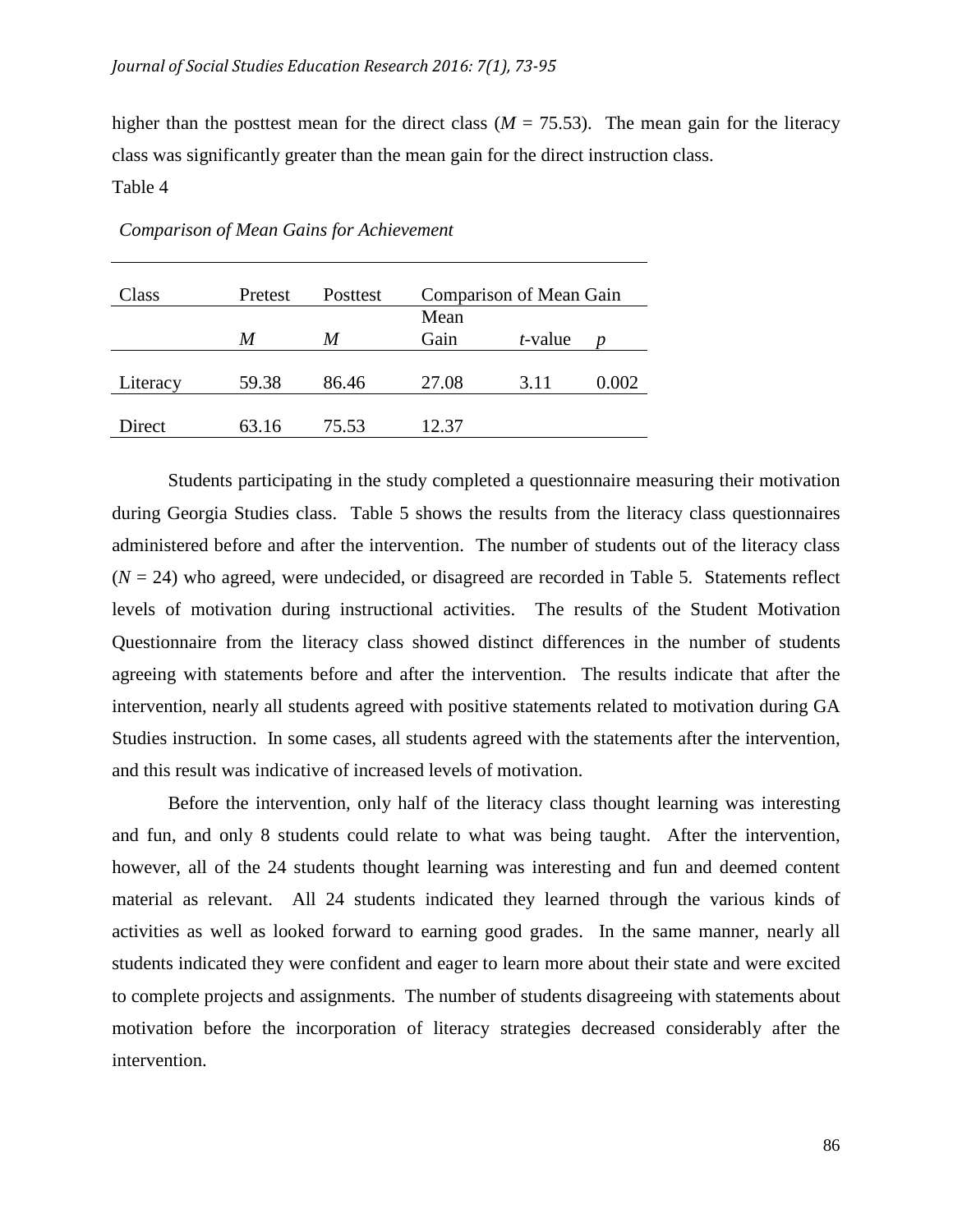#### Table 5

|                                                           | <b>Before Intervention</b> |                | After Intervention |       |                |                |
|-----------------------------------------------------------|----------------------------|----------------|--------------------|-------|----------------|----------------|
| <b>Statements</b>                                         | Agree                      | Neutral        | Disagree           | Agree | Neutral        | Disagree       |
| Learning is interesting and fun.                          | 12                         | 5              | 7                  | 24    | $\theta$       | $\theta$       |
| I can relate to what is being<br>taught.                  | 8                          | $\overline{4}$ | 12                 | 24    | $\overline{0}$ | $\theta$       |
| I am focused and interested.                              | 6                          | 9              | 9                  | 18    | 3              | 3              |
| I can learn through various<br>kinds of activities.       | 15                         | 6              | 3                  | 24    | $\overline{0}$ | $\overline{0}$ |
| I am confident and eager to<br>learn more about my state. | 5                          | 10             | 9                  | 22    | $\overline{2}$ | $\theta$       |
| I think about what I have<br>learned from other classes.  | $\overline{2}$             | 6              | 6                  | 12    | 8              | $\overline{4}$ |
| I look forward to earning<br>good grades.                 | 8                          | 8              | 8                  | 24    | $\overline{0}$ | $\overline{0}$ |
| I study hard to pass tests.                               | 5                          | 8              | 11                 | 16    | 4              | 4              |
| I am excited to complete<br>projects and assignments.     | 7                          | 7              | 10                 | 20    | $\overline{2}$ | $\overline{2}$ |
| I think about what topics<br>will be discussed next.      | 4                          | $\overline{4}$ | 16                 | 8     | 8              | 8              |

#### *Questionnaire Results for Literacy Group*

Table 6 shows the results of the Student Motivation Questionnaire administered to the class  $(N = 19)$  receiving direct instruction. Results show responses to many statements about motivation were consistent at both points of the study. At the beginning of the study, 10 students considered learning interesting and fun. At the end of the study, 11 students had the same regard for learning. The number of students who found content relevant, were confident and eager to learn more about their state, and were excited to complete projects and assignments only increased by 1 student after the intervention. Fifteen students believed they could learn through various kinds of activities at the beginning of the study, and 15 students believed the same at the conclusion of the study.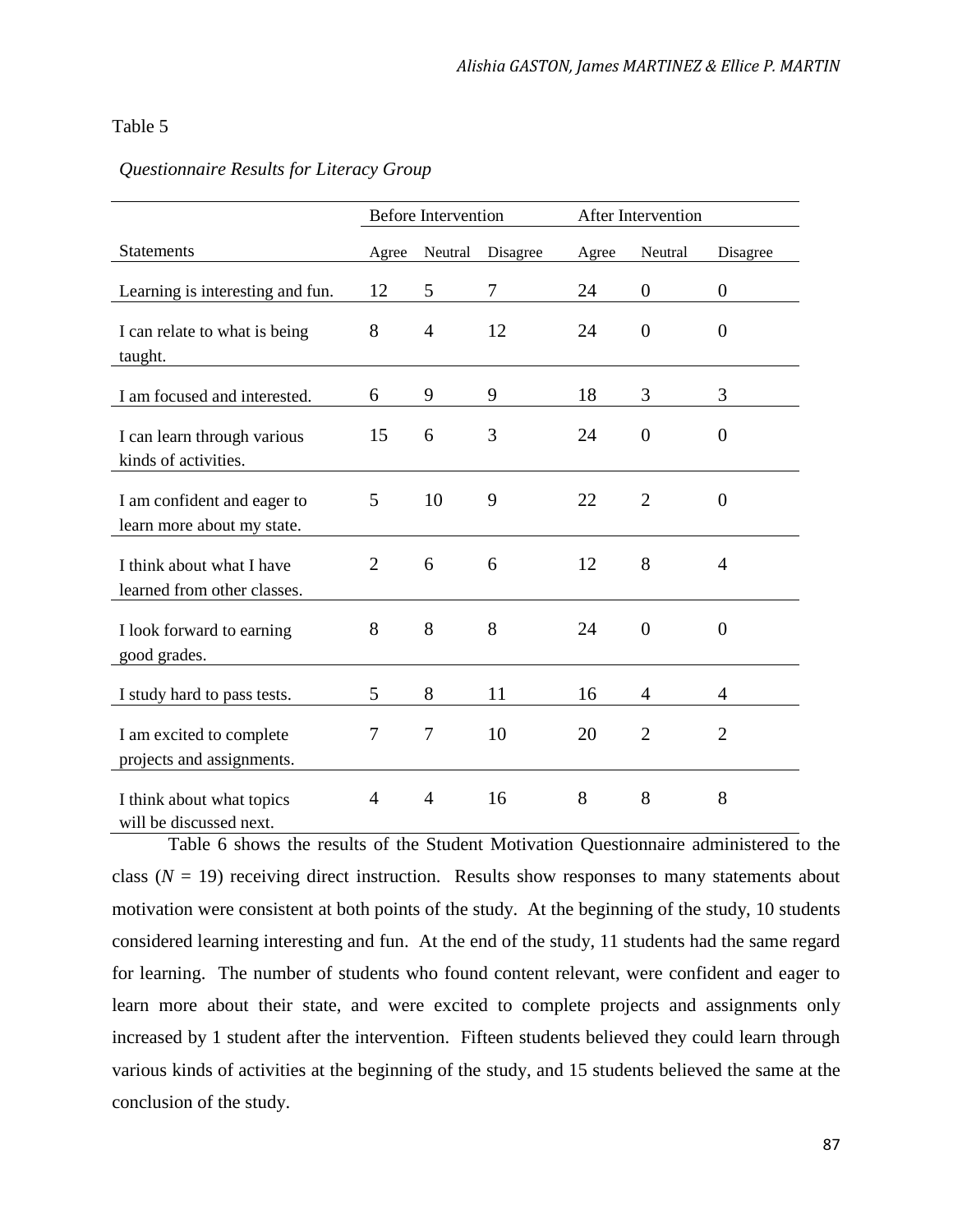Interestingly, the number of students who looked forward to earning good grades increased from 12 to 17 students at the end of the study. Considering the number of students who were undecided or disagreed with statements about being interested, being focused, being able to relate to content, and being confident to learn more about the state of GA, teachers must be aware that methods of instruction can have diverse effects on different students, and they must be cognizant of the impact of distinct learning activities on students' motivation.

### Table 6

|                                                           | <b>Before Intervention</b> |                | After Intervention |       |                |                |
|-----------------------------------------------------------|----------------------------|----------------|--------------------|-------|----------------|----------------|
| <b>Statements</b>                                         | Agree                      | Neutral        | Disagree           | Agree | Neutral        | Disagree       |
| Learning is interesting and fun.                          | 10                         | 6              | 3                  | 11    | 8              | $\theta$       |
| I can relate to what is being<br>taught.                  | 9                          | 9              | $\mathbf{1}$       | 10    | 8              | $\mathbf{1}$   |
| I am focused and interested.                              | 7                          | 7              | 5                  | 7     | 7              | 5              |
| I can learn through various<br>kinds of activities.       | 15                         | $\overline{2}$ | $\overline{2}$     | 15    | $\overline{2}$ | $\overline{2}$ |
| I am confident and eager to<br>learn more about my state. | 10                         | $\overline{7}$ | $\overline{2}$     | 11    | 5              | 3              |
| I think about what I have<br>learned from other classes.  | 5                          | 8              | 6                  | 5     | 5              | 9              |
| I look forward to earning<br>good grades.                 | 12                         | 3              | $\overline{4}$     | 17    | $\overline{2}$ | $\overline{0}$ |
| I study hard to pass tests.                               | 9                          | 5              | 5                  | 15    | $\overline{2}$ | $\overline{2}$ |
| I am excited to complete<br>projects and assignments.     | 8                          | 5              | 6                  | 9     | 3              | $\overline{7}$ |
| I think about what topics<br>will be discussed next.      | 4                          | 9              | 6                  | 8     | 7              | $\overline{4}$ |

## *Questionnaire Results for Direct Group*

Results from the Student Engagement Checklist are shown in Tables 7 and 8. The checklist was given to students in both the literacy ( $N = 24$ ) and the direct ( $N = 19$ ) classes after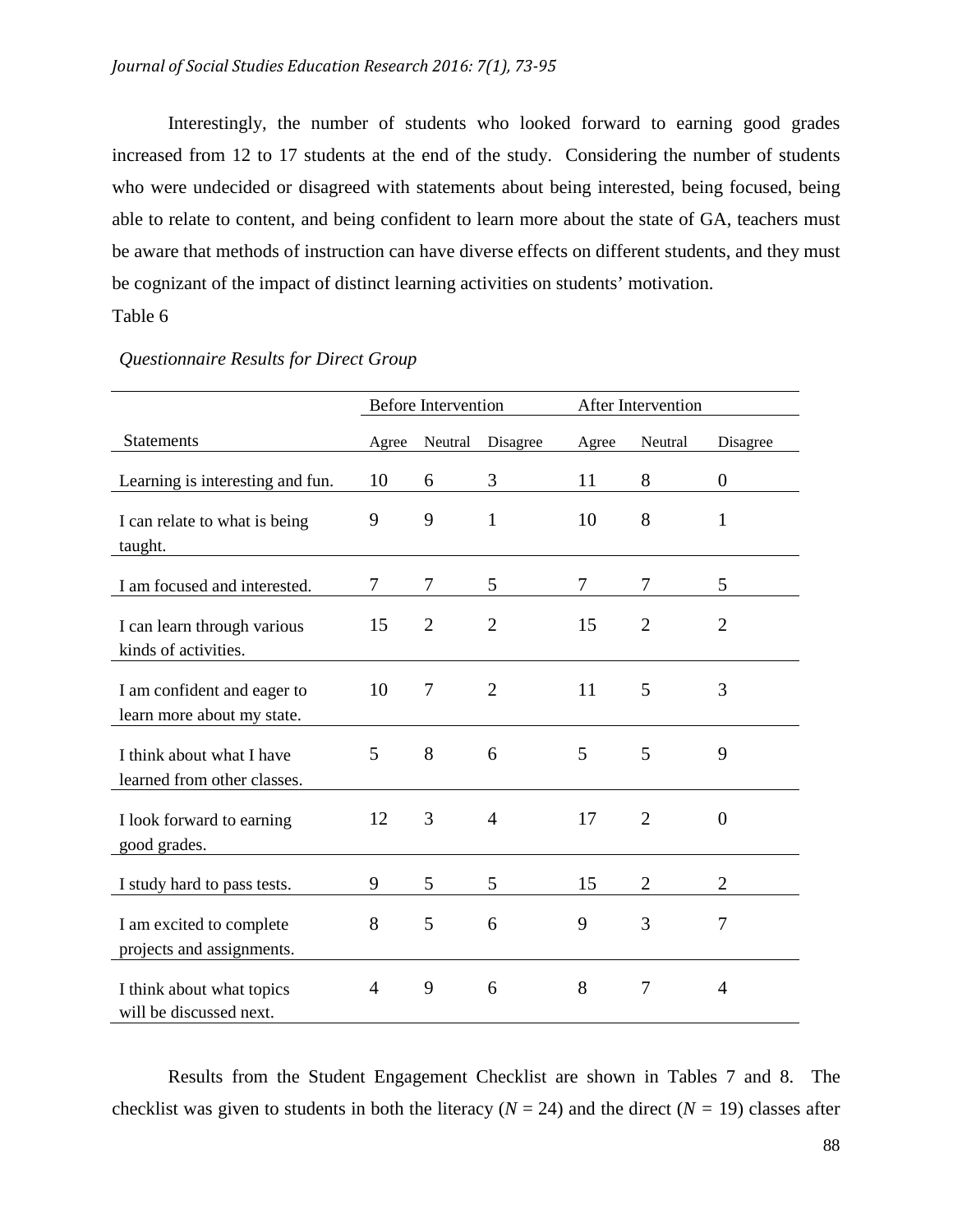the intervention. Engagement behaviors of students in the literacy class tended to increase as a result of the intervention. There were key differences between the literacy and direct students' responses regarding the incorporation of literacy strategies. Question 10 specifically asked students about being fully engaged. Results show the number of students responding *sometimes* or *always* increased, and the number of students indicating they were always engaged doubled. Other student responses reflect students in the literacy class indicated they interacted more with the teacher and other students and were on task more during instruction.

### Table 7

|                                    | <b>Literacy Class</b> |           | <b>Direct Class</b> |                |           |                  |
|------------------------------------|-----------------------|-----------|---------------------|----------------|-----------|------------------|
| Response                           | Never                 | Sometimes | Always              | Never          | Sometimes | Always           |
| 1. I interacted with other         |                       |           |                     |                |           |                  |
| students during class.             |                       |           |                     |                |           |                  |
|                                    | $\theta$              | 12        | 12                  | 2              | 17        | $\overline{0}$   |
| 2. I interacted with my            |                       |           |                     |                |           |                  |
| teacher during class.              |                       |           |                     |                |           |                  |
|                                    | $\boldsymbol{0}$      | 14        | 10                  | 3              | 14        | $\overline{2}$   |
| 3. I participated in group         |                       |           |                     |                |           |                  |
| activities, reading, etc.          | $\mathbf{0}$          | 16        | 8                   | 7              | 12        | $\boldsymbol{0}$ |
| 4. I followed directions on        |                       |           |                     |                |           |                  |
| individual assignments.            | $\boldsymbol{0}$      | 5         | 19                  | $\overline{0}$ | 7         | 12               |
| 5. I was on task during            |                       |           |                     |                |           |                  |
| instructional activities.          | $\boldsymbol{0}$      | 5         | 19                  | 3              | 10        | 6                |
| 6. I was often thinking            |                       |           |                     |                |           |                  |
| about other things during          |                       |           |                     |                |           |                  |
| class.                             | 6                     | 14        | 4                   | 5              | 9         | 5                |
| The teacher gave<br>7 <sub>1</sub> |                       |           |                     |                |           |                  |
| specific feedback on tests         |                       |           |                     |                |           |                  |
| and projects, when I made          |                       |           |                     |                |           |                  |
| corrections/revisions<br>to        |                       |           |                     |                |           |                  |
| my work.                           | $\mathbf{0}$          | 10        | 14                  | 5              | 7         | 7                |
| didn't<br>8.<br>$\bf{I}$<br>When   |                       |           |                     |                |           |                  |
| understand something, I            |                       |           |                     |                |           |                  |
| asked questions.                   | 6                     | 12        | 6                   | 1              | 9         | 9                |
| 9. I contributed to class          |                       |           |                     |                |           |                  |
| discussions and shared my          |                       |           |                     |                |           |                  |
| experiences.                       | 5                     | 11        | 8                   | 7              | 9         | 3                |
| 10. I was fully engaged            |                       |           |                     |                |           |                  |
| lessons<br>during<br>and           |                       |           |                     |                |           |                  |
| activities.                        | $\boldsymbol{0}$      | 8         | 16                  | $\overline{4}$ | 7         | 8                |

#### *Student Engagement Checklist Responses After Intervention*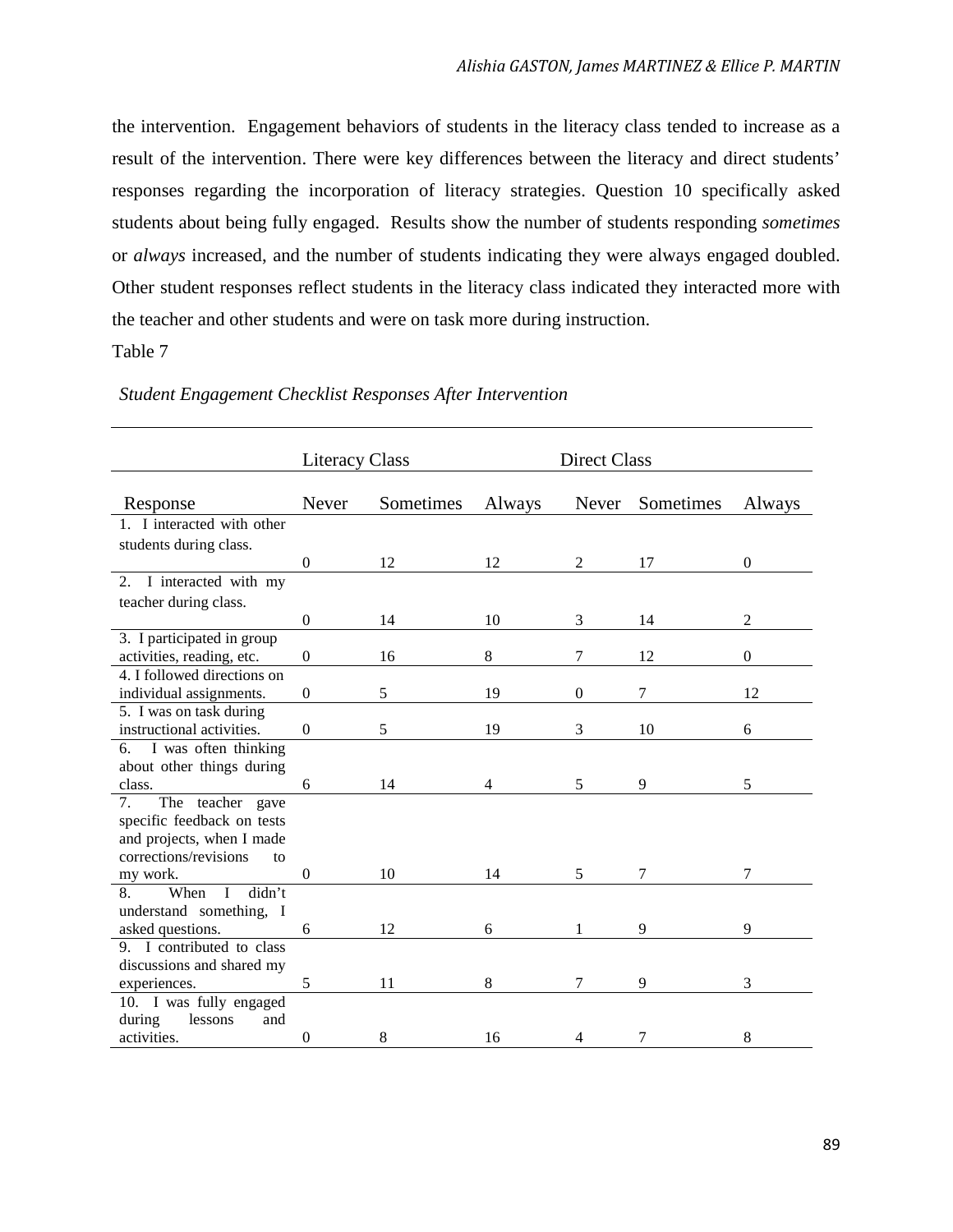More specifically, Table 8 shows mean comparisons of student engagement for the literacy class and the direct class. Students scored their engagement levels as 1 (*never*), 2 *(sometimes)*, or 3 (*always*). The highest average rating per student was 30, and the lowest average rating per student was 10. A score closer to 30 reflected high levels of engagement, and a score closer to 10 indicated lower levels of engagement. The mean for the literacy class ( $M =$ 27.92) was statistically significantly higher than the mean for the direct class ( $M = 19.84$ ). A comparison of means of the ratings from the checklist from both classes ( $p < .01$ ) proved it was highly unlikely that the higher levels of engagement occurred by chance.

Table 8

*Student Engagement Checklist Mean Comparison*

| Class    |    | M     | $t$ -value |        |
|----------|----|-------|------------|--------|
| Literacy | 24 | 27.92 | 10.43      | .00002 |
| Direct   | 19 | 19.84 |            |        |

The teacher-researcher observed students during instructional activities and recorded fieldnotes. Analysis of the data collected in those notes revealed that during instruction and class activities, students in the literacy class were more on-task than students in the direct class. Students in the direct class were more likely to exhibit poor work ethic on written assignments, talk and play during instruction, put their heads down on their desks, and fail to complete assignments. Students in the literacy class also seemed more attentive, asked questions, and were eager to complete collaborative and group activities, which rarely required them to use a traditional text. One student participant even commented, "I now see why social studies is so important." During the study, no discipline infractions were recorded for the literacy class. Three discipline referrals were written for students in the direct class during the study. Findings from analysis of fieldnotes supported the statistical findings.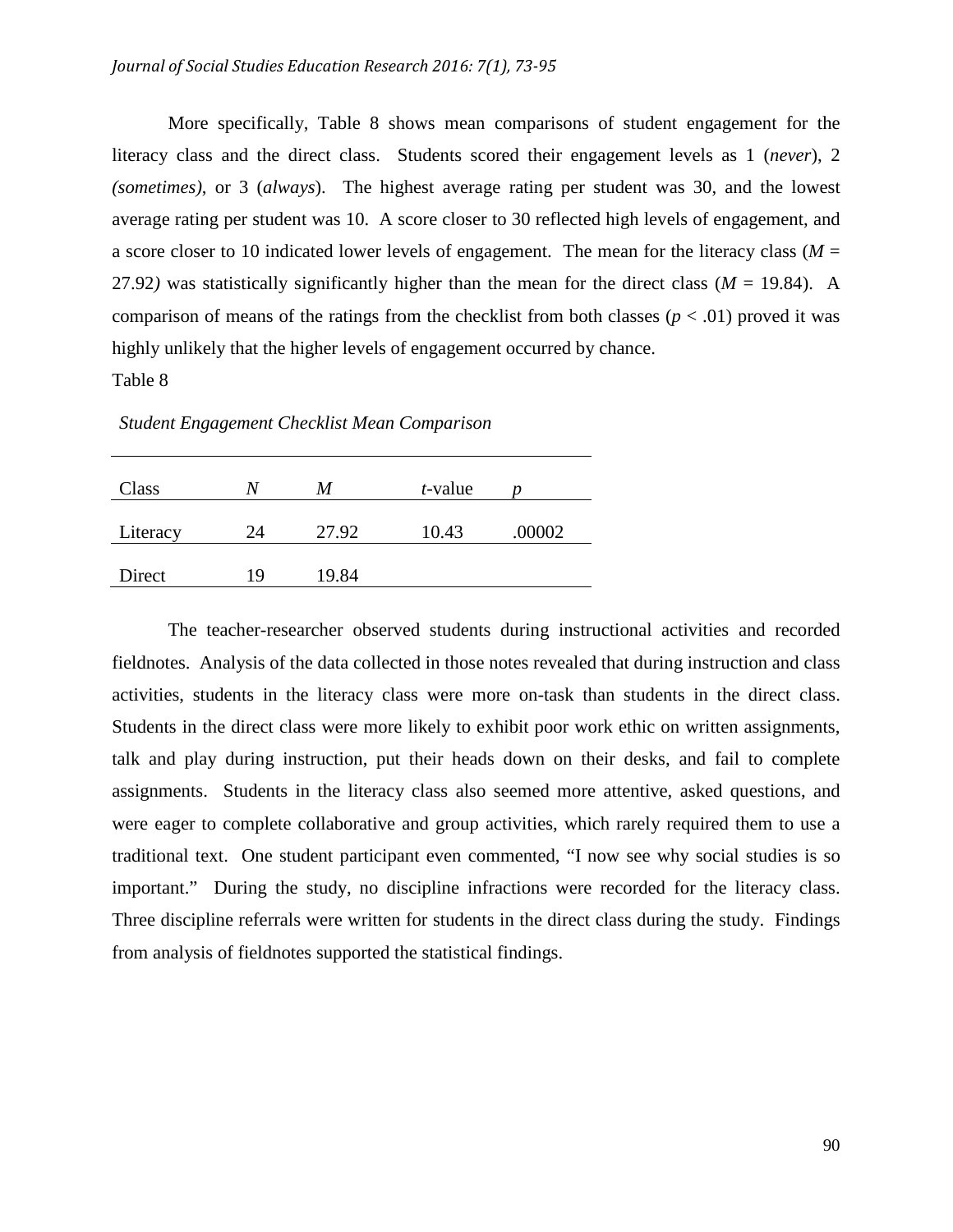#### **Discussion**

#### *Conclusions*

Did literacy strategies in GA Studies instruction affect achievement of eighth-grade students? The results from the use of all three instruments during the intervention indicated that incorporating literacy strategies does impact achievement in GA Studies. At the beginning of the study, both classes appeared to be at the same level of achievement. The pretest scores ( $p <$ 0.14) of the literacy class and the direct class were not significantly different. Posttest scores between both classes, however, were significantly different. Mean gain comparisons showed that posttest scores were statistically higher  $(p < .01)$  for students in the literacy class. The observed increase in student achievement is consistent with previous research by Bean and Dagan (2010), who found that effective literacy strategies are proven methods for improving instruction, achievement, and assessment. The findings also agree with Kent and Simpson (2008) who found that integrating literacy strategies increased students' achievement in social studies and strengthened skills that affect achievement in future social science classes.

Did the incorporation of literacy strategies increase student motivation during GA Studies? The use of literacy strategies in GA Studies did increase student motivation. At the end of the study, all students in the literacy group indicated in their responses that learning was interesting and fun. All participants in this class also viewed content as relevant, denoted they learned through the various collaborative activities, and looked forward to earning grades. Nearly all students indicated in their responses on the motivation questionnaire that they were confident and eager to learn more about their state. These findings are consistent with Reed (2009), who determined that using literacy strategies to make class experiences more relevant to students' interests, everyday life, or important current events motivates students because meaningful learning is taking place. Key et al. (2010) mentioned that we may be able to make students complete assignments, but we cannot compel them to care about what they are learning, but the current study did not support this assumption.

Are students in GA Studies classes more engaged when literacy strategies are incorporated into instructional activities? The results of the Student Engagement Checklist indicated students in the literacy class were more engaged than students in the direct class. A comparison of means of ratings on the checklist from both classes proved it was highly unlikely  $(p < .01)$  that students were more engaged by chance. The results of the checklist further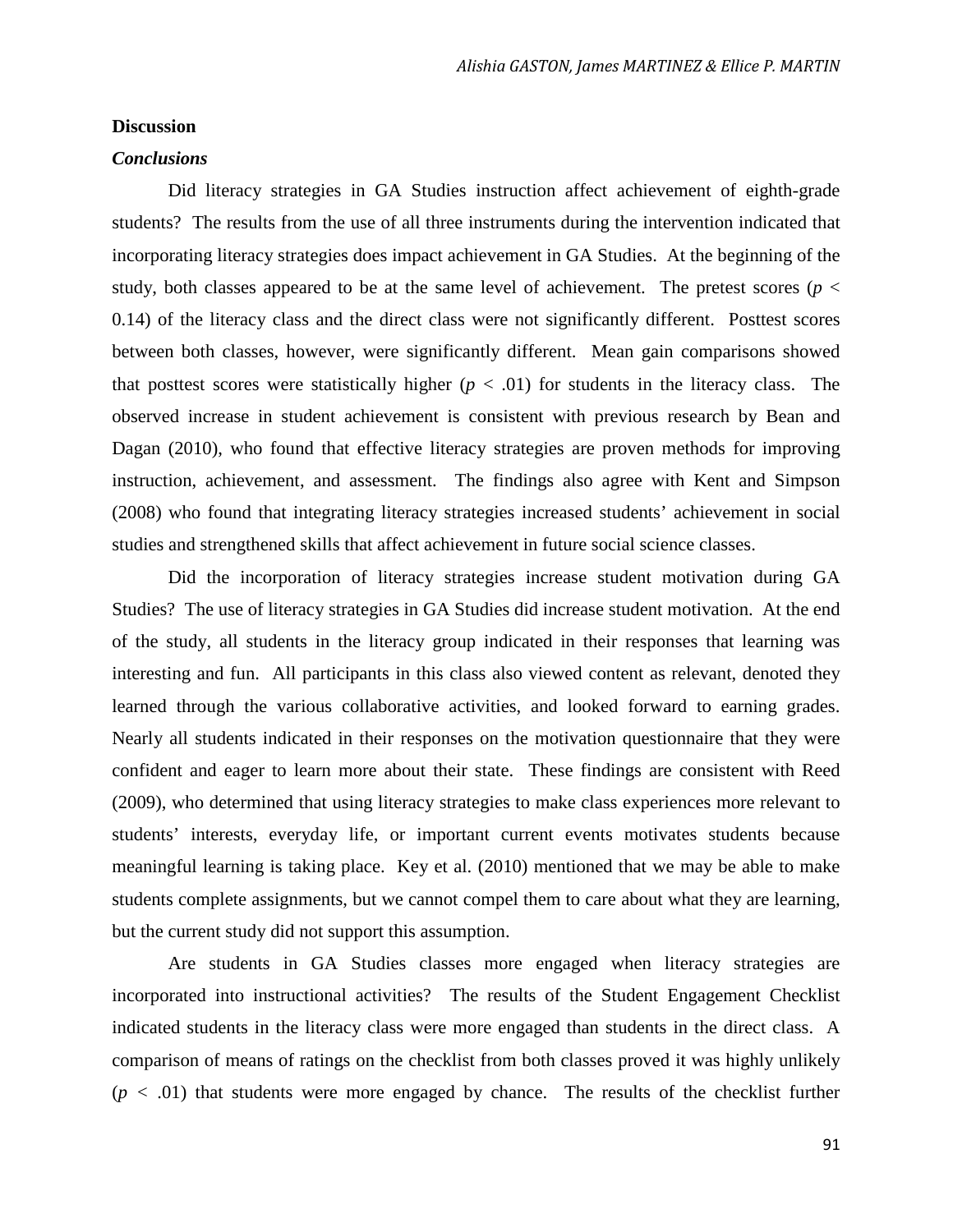showed all of the students in the literacy class indicated in question 10 that they were sometimes or always fully engaged during instructional activities. These findings are consistent with Gross (2010), who concluded that using literacy strategies is a means for enhancing student engagement and is a viable way for helping students learn. It should be noted that off-task behaviors and discipline problems were recorded only for the direct class, and Key et al. (2010) found that such conduct often minimizes engagement when students deem instructional activities as boring, beyond their ability to understand, or disconnected from their personal experiences.

### *Significance/Impact on Student Learning*

Students in the literacy class scored higher on the unit test and made greater gains on the posttest than did students in the direct class. The incorporation of literacy strategies could lead to increased achievement on future formative and summative assessments in Georgia Studies classes as well as on state mandated tests. The impact of literacy strategies in Georgia Studies was positive for the study population and caused students to be more motivated and engaged in learning activities in Georgia Studies. Students were also more involved, overall, in their own learning. Results show student interaction with the teacher and with classmates fostered collaboration.

#### *Factors Influencing Implementation*

There were several factors that could have influenced the implementation of this study. The direct GA studies class contained 2 English language learners (ELL). Language barriers could have been a hindrance to comprehension and learning for English language learners in the classes. Even though instructional activities and content focused on the state of Georgia, there was no guarantee students would have an endearment toward subject matter related to their home state. Some students in the class were not born or reared in Georgia and may have been disinterested because of that fact.

Another factor that could have influenced this study was the lack of a current Georgia Studies textbook, which was the main resource used to present content in the direct class. The text used was outdated, and some of the information in it conflicted with the information in the CRCT Test Prep workbook that was also used. Equally important were some students' initial perceptions of a social studies class. Because several students had not passed the previous year's social studies class or the social studies portion of the CRCT, they could have entered the class with an unfavorable attitude about learning in Georgia Studies. Also, because the pretest was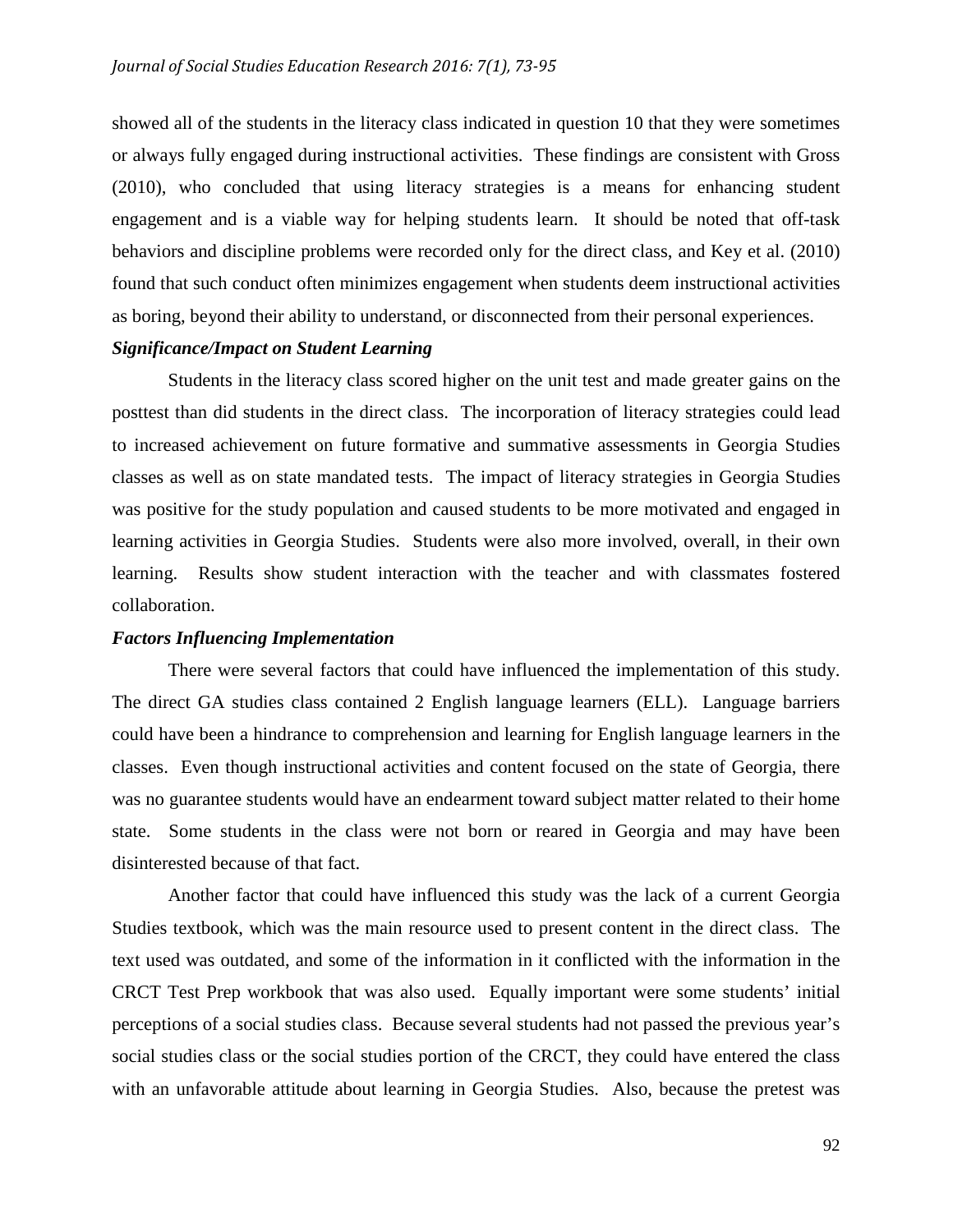given at the beginning of the school year, some students may have perceived the test as unimportant due to the fact that it was given before "real" instruction began.

#### *Implications and Limitations*

A significant difference in achievement and engagement between students in the literacy class versus students in the direct class provided evidence that the incorporation of literacy strategies can be a beneficial strategy. The findings of this study are consistent with the findings of most researchers, particularly in the area of literacy instruction in social studies or history classes. Most research supports the use of literacy strategies to teach social studies content. Therefore, the researcher will continue to use literacy instruction as part of a learner-focused Georgia Studies classroom.

The results of this study are significant for, but not limited to, social studies teachers, and lend credence to research on the effectiveness of embedding literacy strategies into instruction. Literacy strategies can be used across grade levels, as well as across academic disciplines. The higher achievement from using literacy strategies may lead to more project-based learning. The results of the motivation questionnaire and engagement checklist also offer suggestions teachers can use to make informed decisions about lesson planning, instructional practices and materials, and activities that will be more engaging for students. The findings of this study support a curriculum rich with technology, differentiated instruction, and collaborative learning.

Although the study did return a positive impact, there are limitations that must be addressed. The study was conducted over a 9-week period, which may not have been a sufficient length of time. It might have been more advantageous to monitor student achievement, motivation, and engagement throughout an entire school term. Other instruments such as semester exams, CRCT scores, and final grade point averages might be used to corroborate achievement findings.

Further research is needed to validate the finding of this study. Research including the use of literacy strategies with students with disabilities, gifted students, and students who have been retained may provide more conclusive results. More research should be conducted using other grade levels, other schools including other complex other academic disciplines, and with populations with different demographics for the results to be more reliable and generalizable. Also, using additional teachers to implement the intervention would decrease the potential for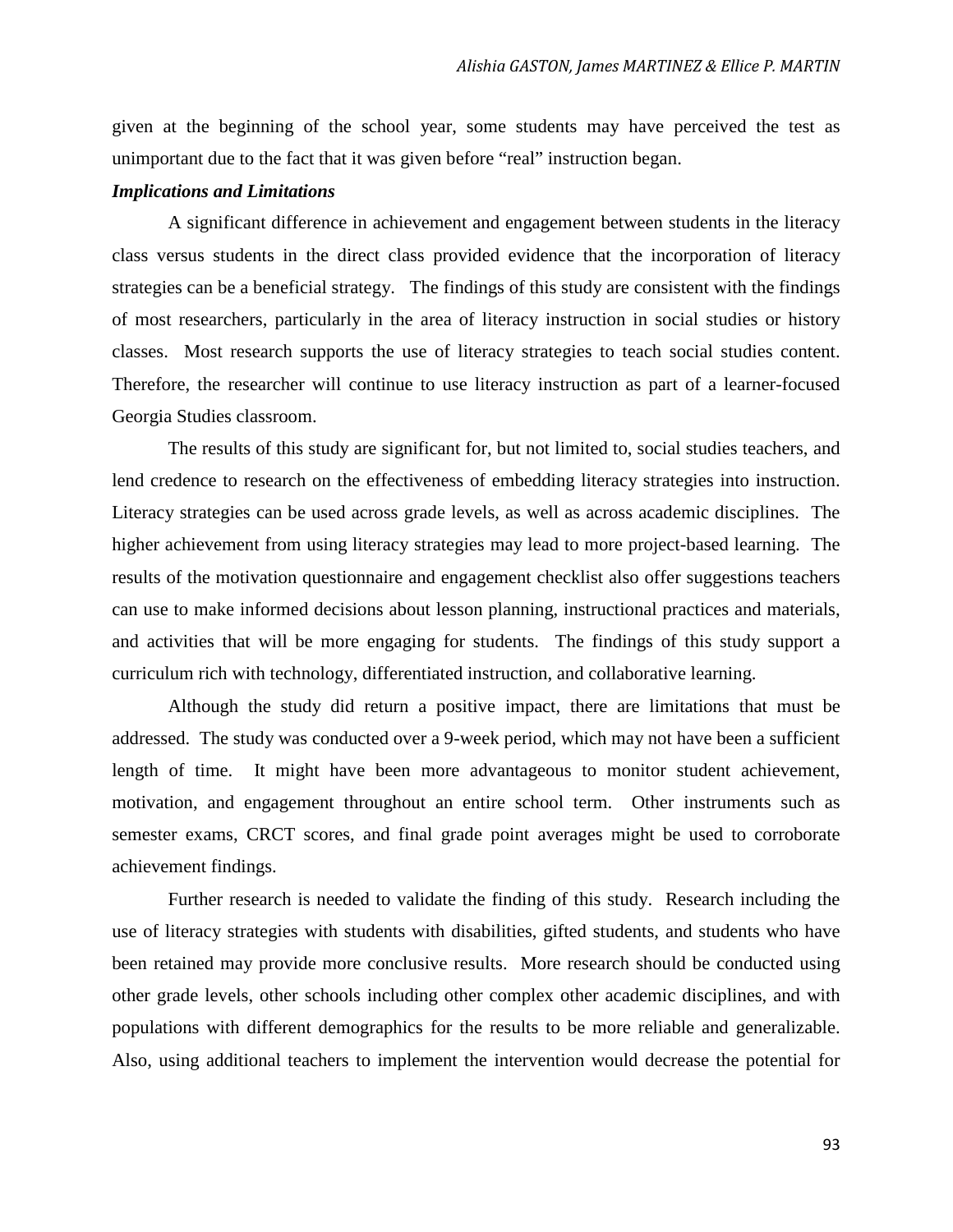bias in observations recorded in fieldnotes and would also allow multiple groups of student results to be analyzed.

#### **References**

Alberta Education. (2008). Supporting the literacy learner: Promising literacy strategies in Alberta. *Alberta School Improvement Association Publications.* Alberta, Canada.

Bayer, E. & Staley, L. (2003). Literacy: The keys to success. *Childhood Education, 79*(4), 228-320.

- Bean, R., & Dagan, A. (2011). *Best practices of literacy leaders: Keys to school improvement*. New York: Guilford Press*.*
- Blankenship, G. & Wood, V. (2009). *Georgia CRCT test prep: Teaching the Georgia performance standards*. Atlanta: Clairmont Press.
- Damico, J., Baildon, M., Exter, M., & Guo, S. (2009). Where we read from matters: Disciplinary literacy in ninth-grade social studies classroom. *Journal of Adolescent & Adult Literacy, 53*(4), 325-335.
- Governor's Office of Student Achievement. (2011). *2010-2011 Report Card*. Retrieved from http://gaosa.org/Report.aspx
- Gross, P. (2010). Not another trend: Secondary-level literacy coaching. *The Clearing House, 83*(1), 130-137.
- Hagood, M., Provost, M., Skinner, E., & Egleson, P. (2008). Teachers' & students' literacy performance in & engagement with new literacy strategies in underperforming middle schools. *Middle Grades Research Journal, 3*(3), 57-95.
- Kent, A., & Simpson, J., (2008). Social studies and literacy integration: Making the most of our teaching. *Social Studies Research and Practice, 3*(1), 142-152.